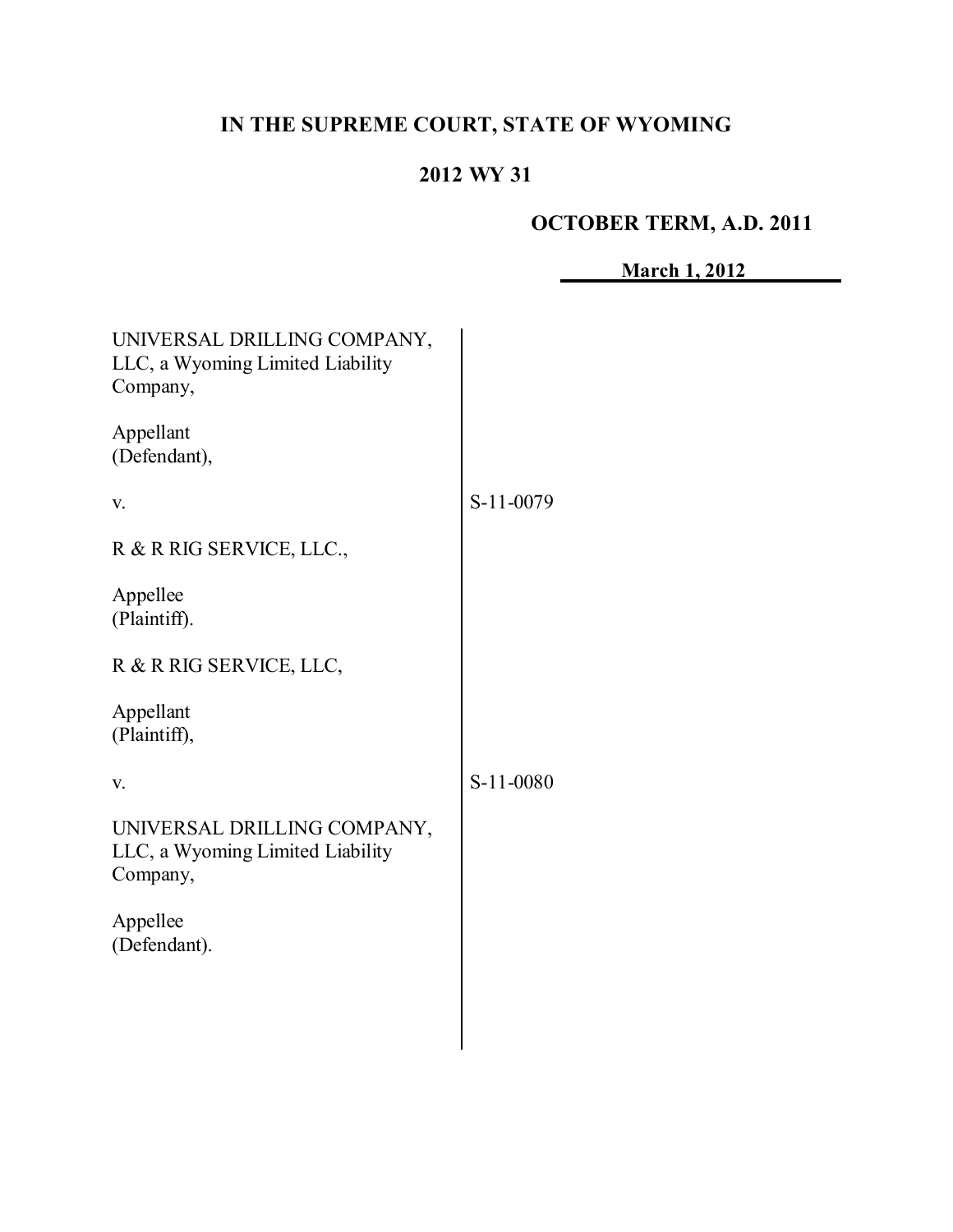#### *Appeal from the District Court of Washakie County*

The Honorable Robert E. Skar, Judge

#### *Representing Universal Drilling Company, LLC:*

Raymond B. Hunkins and Amanda Hunkins Newton of Hunkins Newton Law Firm, Cheyenne, Wyoming. Argument by Mr. Hunkins.

## *Representing R &R Rig Service, LLC:*

David B. Hooper of Hooper Law Offices, Riverton, Wyoming.

*Before KITE, C.J., and GOLDEN, HILL, VOIGT, and BURKE, JJ.*

**NOTICE: This opinion is subject to formal revision before publication in Pacific Reporter Third. Readers are requested to notify the Clerk of the Supreme Court, Supreme Court Building, Cheyenne, Wyoming 82002, of typographical or other formal errors so correction may be made before final publication in the permanent volume.**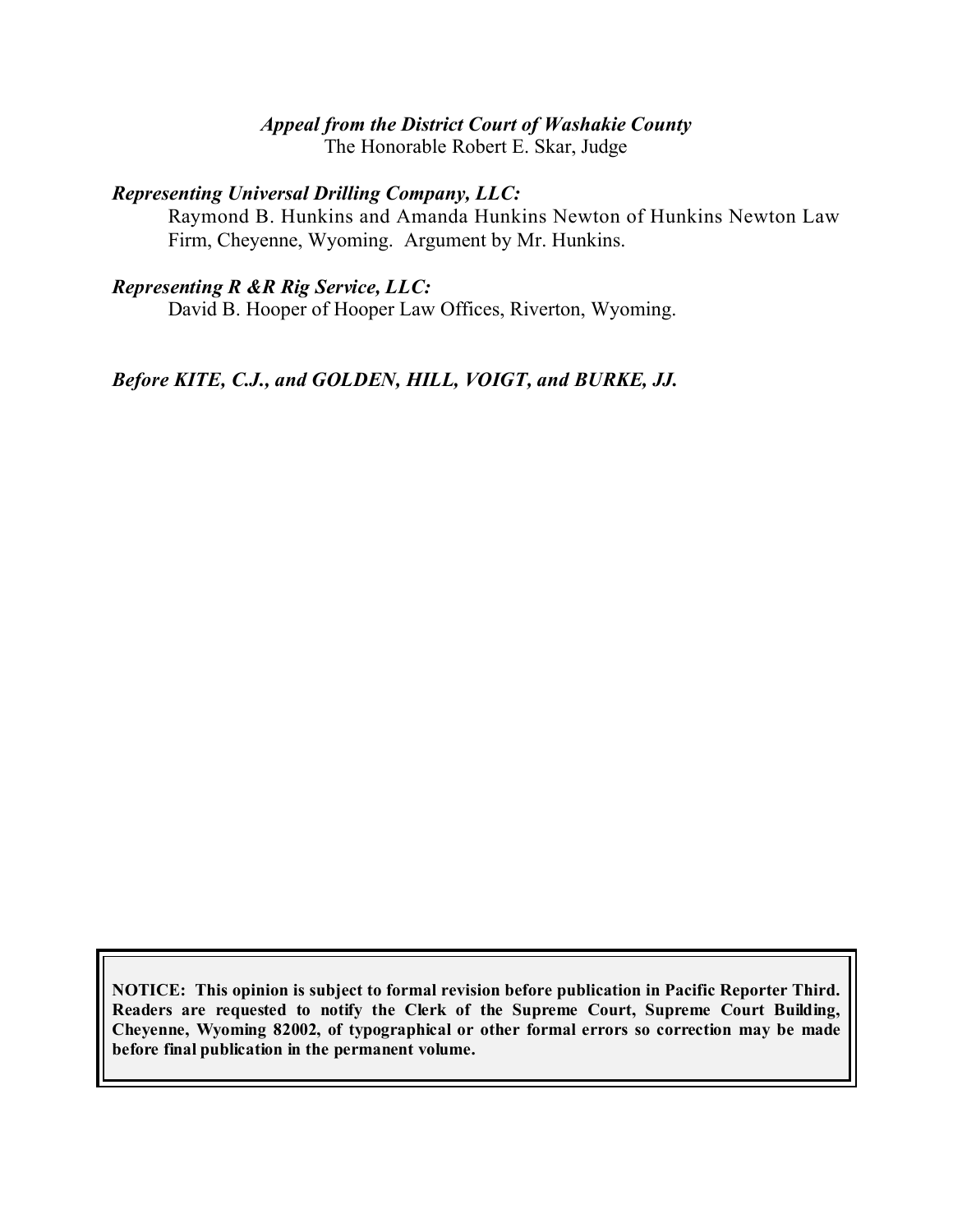## **KITE, Chief Justice.**

[¶1] R & R Rig Service, LLC (R & R) moved Universal Drilling Company, LLC's (Universal) drilling rig in May 2007 under a time and materials contract. Universal refused to pay R & R's invoice, claiming that it should only have to pay the amount it paid to have the rig moved a few weeks later by a different company. R & R brought suit for payment for the services it rendered, and Universal counterclaimed on the basis of fraud and breach of the implied covenant of good faith and fair dealing. The district court held a bench trial and generally ruled in favor of R & R and against Universal, although it refused to grant  $R \& R$ 's request for pre-judgment interest. Both parties appealed. We affirm in part and reverse and remand in part.

## **ISSUES**

[¶2] In Case No. S-11-0079, Universal challenges the district court's judgment in favor of R  $&$  R on the following grounds:

- 1. Did the trial court adopt an erroneous methodology for calculating the amount due to R  $\&$  R for the rig move when it superimposed its determination of "reasonableness" rather than the appropriate methodology for calculating damages under a time and materials contract?
- 2. Did the trial court make a clearly erroneous ultimate finding that fraud in the execution and fraud in the inducement had not been proven when its basic findings included findings constituting a concurrence of several indicia or "badges" of fraud?
- 3. Did the trial court reach an incorrect conclusion that breach of the implied covenant of good faith and fair dealing was not proven where the trial court's findings supporting that conclusion showed that R & R systematically and pervasively overcharged Universal and then sought to enforce its invoice containing those overcharges for over two years without any attempt to reconcile its own records until this matter went to trial?
- 4. Did the trial court erroneously fail to consider Universal's affirmative defense of estoppel?
- 5. Do the computational and arithmetical errors in the trial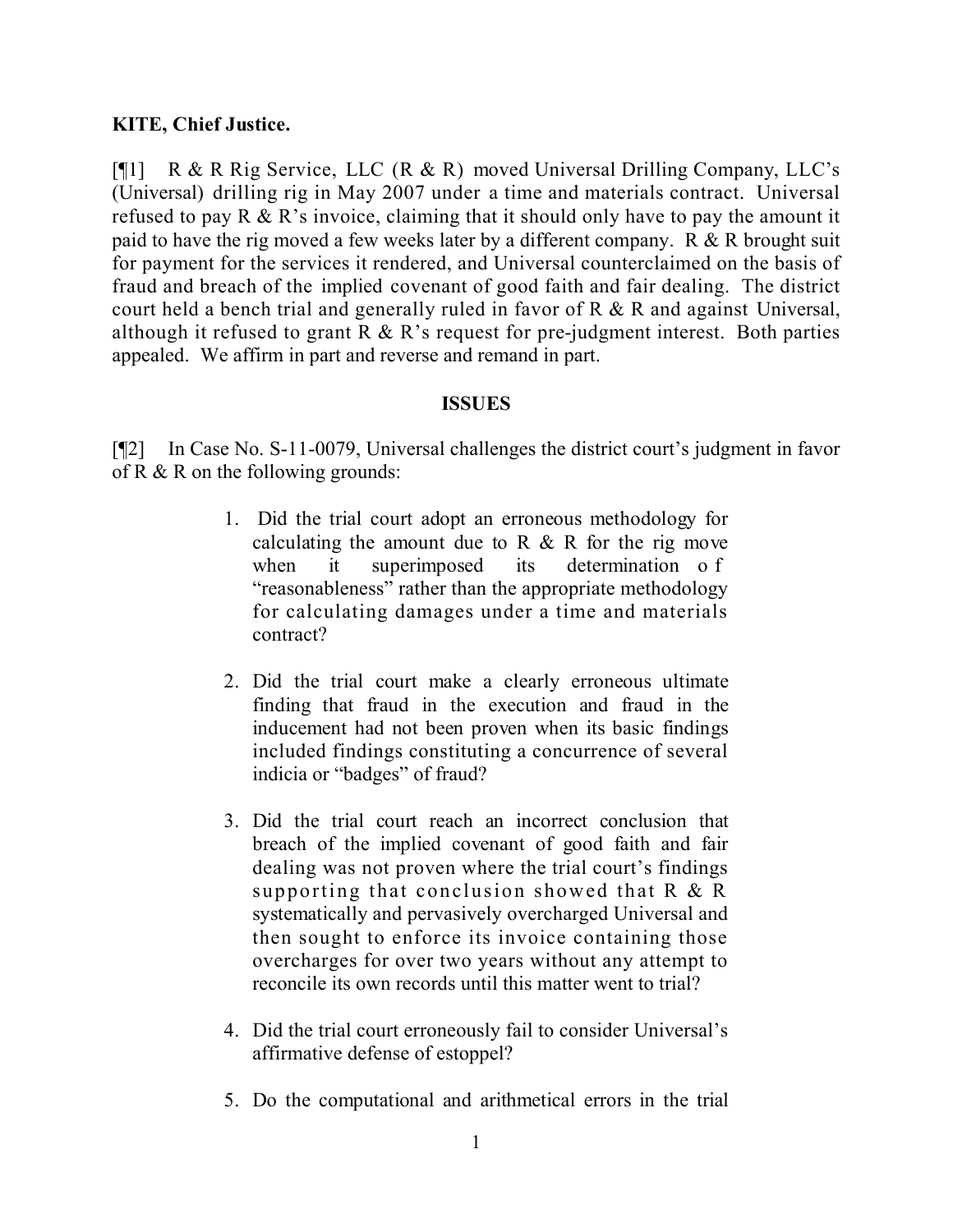court's findings related to R  $\&$  R's daily work tickets render the trial court's determination of the amount due to R & R for the rig move clearly erroneous?

R & R restates the issue generally as:

Are any of the trial court's findings entered in this matter clearly erroneous and was the judgment rendered a correct application of the law?

In Case No. S-11-0080, R & R articulates the following issue:

Was it error and abuse of discretion for the trial court judge to refuse to award prejudgment interest on any part of the amount the trial court found was due and owing  $R \& R$ Rig Service by Universal Drilling Company, LLC?

Universal states the issue as:

In a payment dispute arising from an oral, time and materials contract where the evidence showed multiple billing discrepancies and the trial court itself undertook the task of reconciling the plaintiff's billing records, was it an abuse of discretion for the trial court to refuse to award prejudgment interest on an amount tendered by Universal but refused by R & R, given the record in this case?

#### **FACTS**

[¶3] In May 2007, Universal employed R  $\&$  R to move its drilling rig in Washakie County on a time and materials basis. R  $\&$  R hired two subcontractors for the move— CC&T Trucking, which was affiliated with R & R because it had common ownership, and DFI, which was an independent company. R & R equipment operators prepared daily work tickets, showing the equipment in use, personnel, work activities and hours worked. R & R co-owner Randy Woodward supervised the move and prepared tickets for his own work and also for subcontractor DFI. Mr. Woodward and the other operators presented their tickets to the Universal supervisors at the end of each day for signature, acknowledging "that the personnel and equipment were actually on site and working." DFI also prepared its own tickets and invoiced R & R after the move.

[¶4] The move took seven days, from May 7 through May 14, 2007. On May 15, 2007, R & R bookkeeper Sharon Mosbrucker prepared an invoice for the Universal move, using R & R's daily work tickets. She added in the applicable hourly rates for equipment and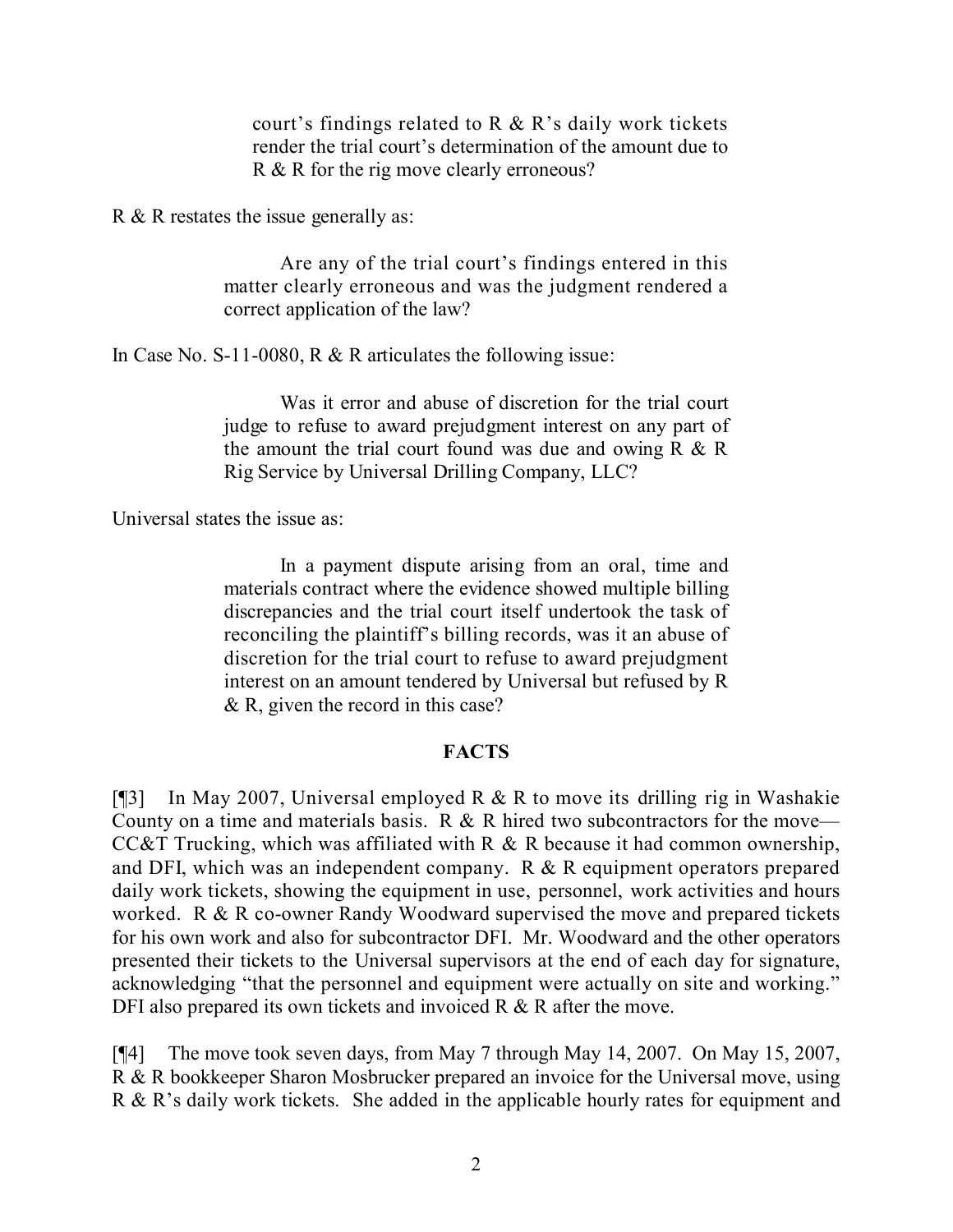personnel and totaled the amount due for each ticket. Neither the DFI work tickets nor R & R's employee time sheets were available when she prepared the invoice. R & R invoiced Universal a total of \$208,616.50 for the move.

[ $[$ [5] Before Universal paid R & R, it arranged for the rig to be moved again. This time, Universal requested bids, and another rig moving company, Bar S, bid \$65,000 plus crane charges to move the rig. Universal employed Bar S, and its final bill for the second rig move was \$97,499.

[ $[$ [6] Universal tendered a check to R & R in the amount of \$97,500 as full payment for R & R's services in moving the rig. Universal stated it considered \$97,500 "the fair value" for R & R's rig moving services based upon the amount billed by Bar S. R & R refused Universal's tender and demanded full payment on the invoice, plus interest.

[ $[$ ] When Universal refused to pay the invoiced amount, R & R brought suit seeking full payment. Universal counterclaimed for fraud and breach of the implied covenant of good faith and fair dealing. It also asserted estoppel as an affirmative defense to R  $\&$  R's claim. The matter was heard in a bench trial in June 2010. The district court considered extensive evidence of the charges and costs associated with the move, including R & R's and DFI's daily tickets and R  $\&$  R's employee time sheets. The district court carefully compared all of the documentation, considered the witness testimony and ordered Universal to pay R  $\&$  R \$188,301.50 for the time and materials associated with the rig move. The district court stated that it considered that amount to be "the reasonable value of the services rendered to Universal . . . ." The district court also ruled against Universal on its fraud and breach of the implied covenant of good faith and fair dealing claims, but it did not directly address Universal's estoppel defense. The district court denied R & R's request for prejudgment interest. Both parties appealed.

## **STANDARD OF REVIEW**

[¶8] The district court held a bench trial in this case. Accordingly, we apply the following standard of review:

> The factual findings of a judge are not entitled to the limited review afforded a jury verdict. While the findings are presumptively correct, the appellate court may examine all of the properly admissible evidence in the record. Due regard is given to the opportunity of the trial judge to assess the credibility of the witnesses, and our review does not entail re-weighing disputed evidence. Findings of fact will not be set aside unless they are clearly erroneous. A finding is clearly erroneous when, although there is evidence to support it, the reviewing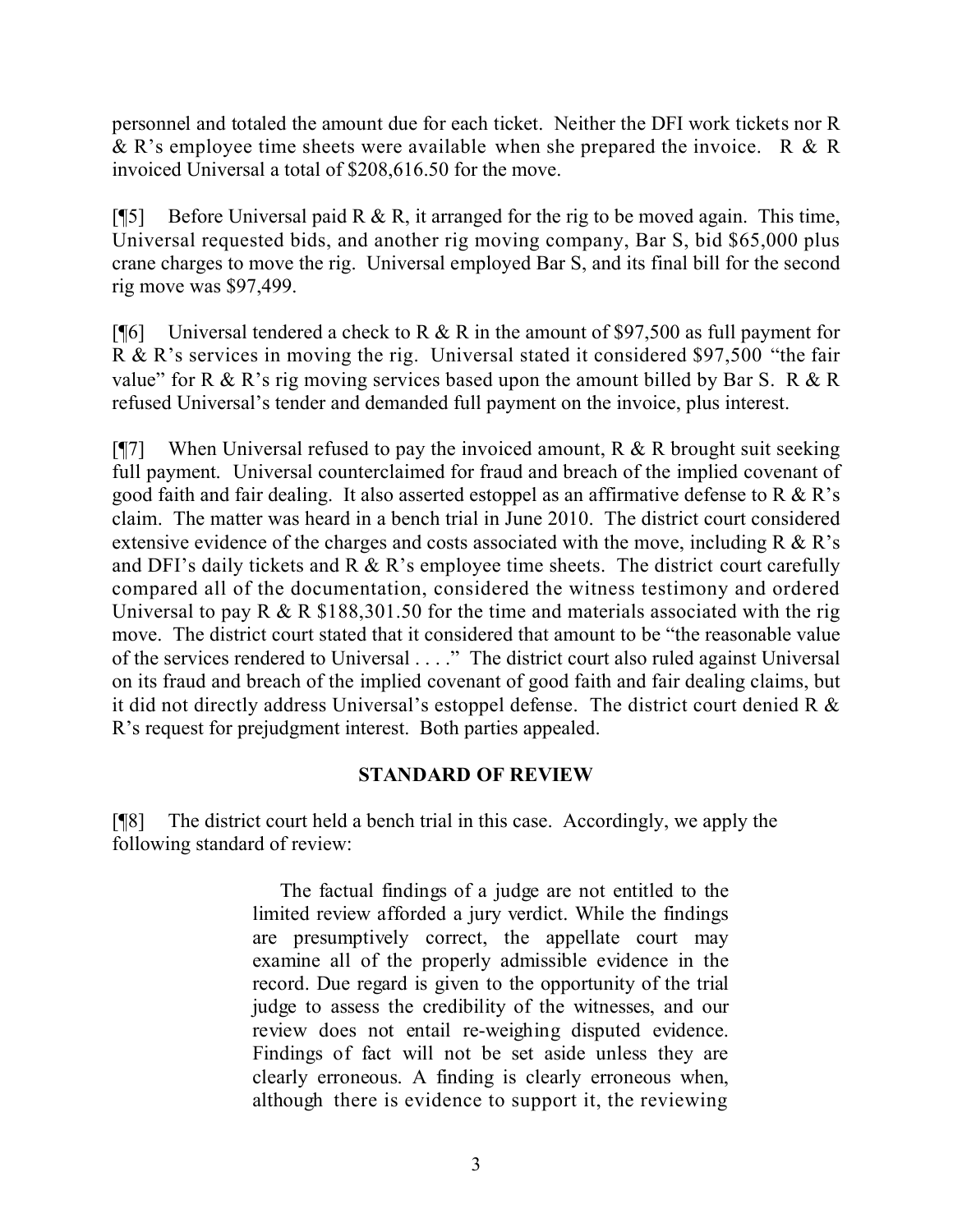court on the entire evidence is left with the definite and firm conviction that a mistake has been committed.

*Mullinnix LLC v. HKB Royalty Trust,* 2006 WY 14, ¶ 12, 126 P.3d 909, 916 (Wyo. 2006) (citations omitted).

> [W]e assume that the evidence of the prevailing party below is true and give that party every reasonable inference that can fairly and reasonably be drawn from it. We do not substitute ourselves for the trial court as a finder of facts[.]

*Comet Energy Servs., LLC v. Powder River Oil & Gas Ventures, LLC,* 2010 WY 82, ¶ 9, 239 P.3d 382, 386 (Wyo. 2010), quoting *Cook v. Eddy,* 2008 WY 111, ¶ 6, 193 P.3d 705, 708 (Wyo. 2008). The district court's conclusions of law are reviewed *de novo*. *Lieberman v. Mossbrook,* 2009 WY 65, ¶ 40, 208 P.3d 1296, 1308 (Wyo. 2009).

## **DISCUSSION**

## *A. Damages*

[¶9] Two of Universal's issues pertain to the district court's calculation of damages. In its first issue, Universal claims that the district court incorrectly superimposed a "reasonableness" standard rather than appropriately calculating damages under the parties' time and materials contract. In its fifth issue, Universal claims that the district court's findings with regard to damages were clearly erroneous because of computational errors and because the district court did not adopt, in their entirety, the calculations presented by R & R in a revised invoice admitted into evidence at trial.

[¶10] Universal challenges the district court's reference to the "reasonable value" of R & R's services in its decision, as reflected in Finding of Fact No. 95:

> 95. This Court finds that the reasonable value of the services rendered to Universal and the amount owed to R  $\&$  R is the sum of \$188,301.50.

Universal also challenges Conclusion of Law No. 2:

2. That Plaintiff is entitled to recover the reasonable charges for labor, equipment usage, and materials used in the move of Defendant Universal's rig. That Plaintiff has demonstrated to the Court that the reasonable value of the services provided to Universal is in the sum of \$188,301.50.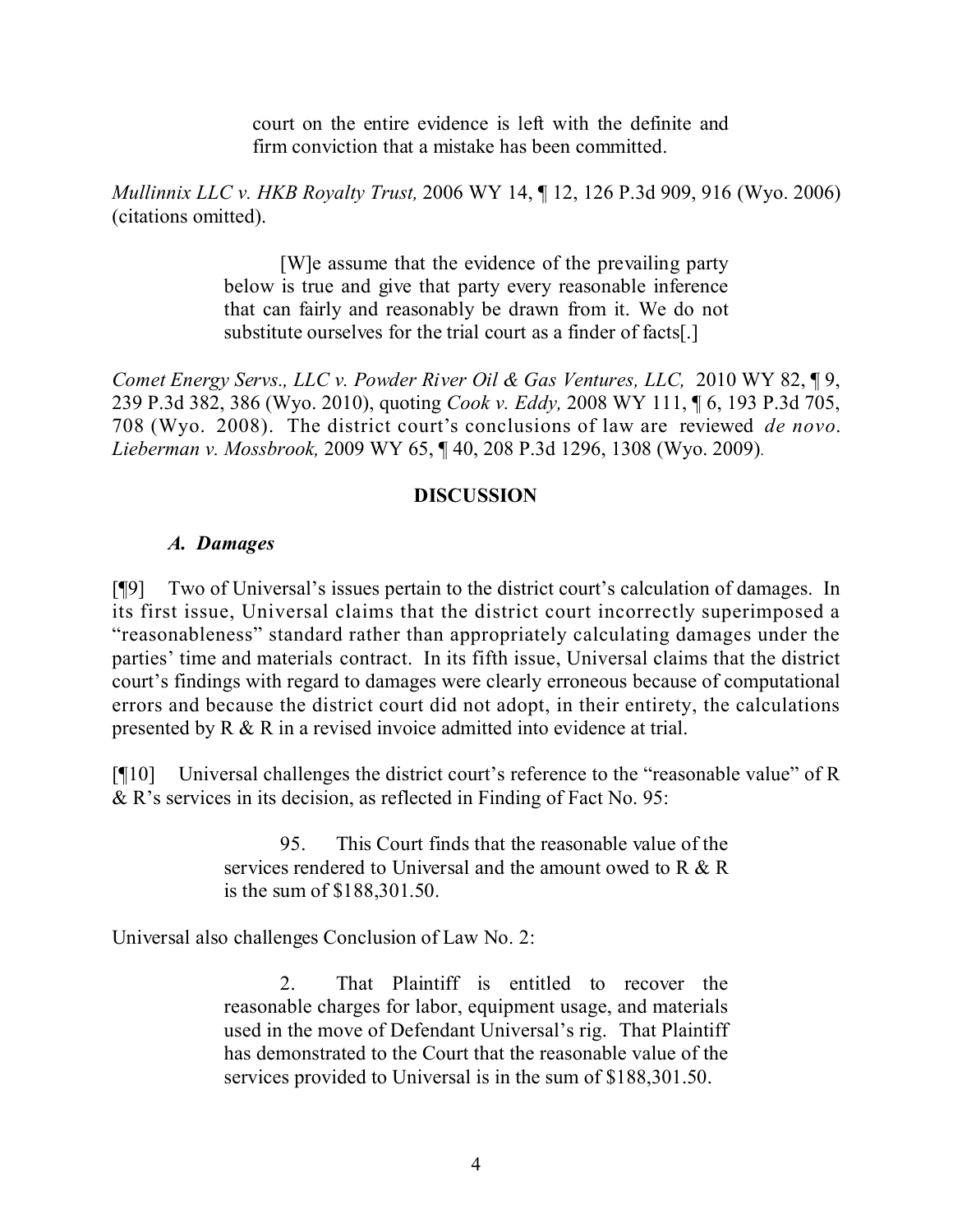Universal contends these rulings demonstrate that the district court improperly resorted to a standard of "reasonable value" to compute the damages. It claims that the court's determination of the reasonable value of R  $\&$  R's services was not "material to its decision, although the [c]ourt made it so."

[¶11] The district court found that the parties had entered into a time and materials contract, and its decision included a careful breakdown of each of Universal's charges and comparison of them to the employee time sheets and subcontractor work tickets. Mr. Woodward and Ms. Mosbrucker both testified about the documentation. There is no indication in the decision that the district court somehow adjusted the final amount of damages to reflect a "reasonable" value, as opposed to the actual value of the time and materials calculated from the testimony and documentation.

[¶12] Furthermore, "[p]roven actual costs in contract claim cases are presumed reasonable . . . ." *Frost Constr. Co. v. Lobo, Inc.,* 951 P.2d 390, 398 (Wyo. 1998). *See also*, *Garrison v. CC Builders, Inc.,* 2008 WY 34, ¶¶ 30-37, 179 P.3d 867, 875-77 (Wyo. 2008) (holding that the district court did not commit clear error in calculating the "reasonable" amount due on a cost plus contract by considering documents and expert testimony addressing the construction costs and calculating a total "reasonable" cost by adding up numerous "subcosts"). The district court's order indicates it determined the costs of R & R's actual time and materials and then simply concluded the total amount was reasonable. That conclusion is consistent with the presumption that actual costs are reasonable. Universal has not convinced us the district court employed an improper methodology in calculating damages.

[¶13] In its fifth issue, Universal challenges the district court's arithmetic in Findings of Fact 44, 51, 61, and 68. R & R does not respond to Universal's arguments individually, but simply states there were no errors. After reviewing the record and the district court's findings in light of Universal's contentions, we conclude there were some minor computational errors that should be corrected. Finding of Fact No. 44 stated:

> 44. Exhibit 2.13, dated 5-08-07, is ticket no. 4623 showing a total of \$4,550.00. . . . The Court finds R & R over-billed Universal on this ticket, bed truck \$205.00, swamper \$630.00 and per diem \$125.00 for a corrected total of **\$5,670.00** (bold in original).

It is clear the district court erred by failing to subtract the overbilled amounts from the ticket total. Because this error involves a simple arithmetic correction, we conclude the correct amount of the ticket should have been \$3,590, i.e., \$4,550 minus \$960 in total overbilled amounts.

[¶14] Finding of Fact No. 51 stated: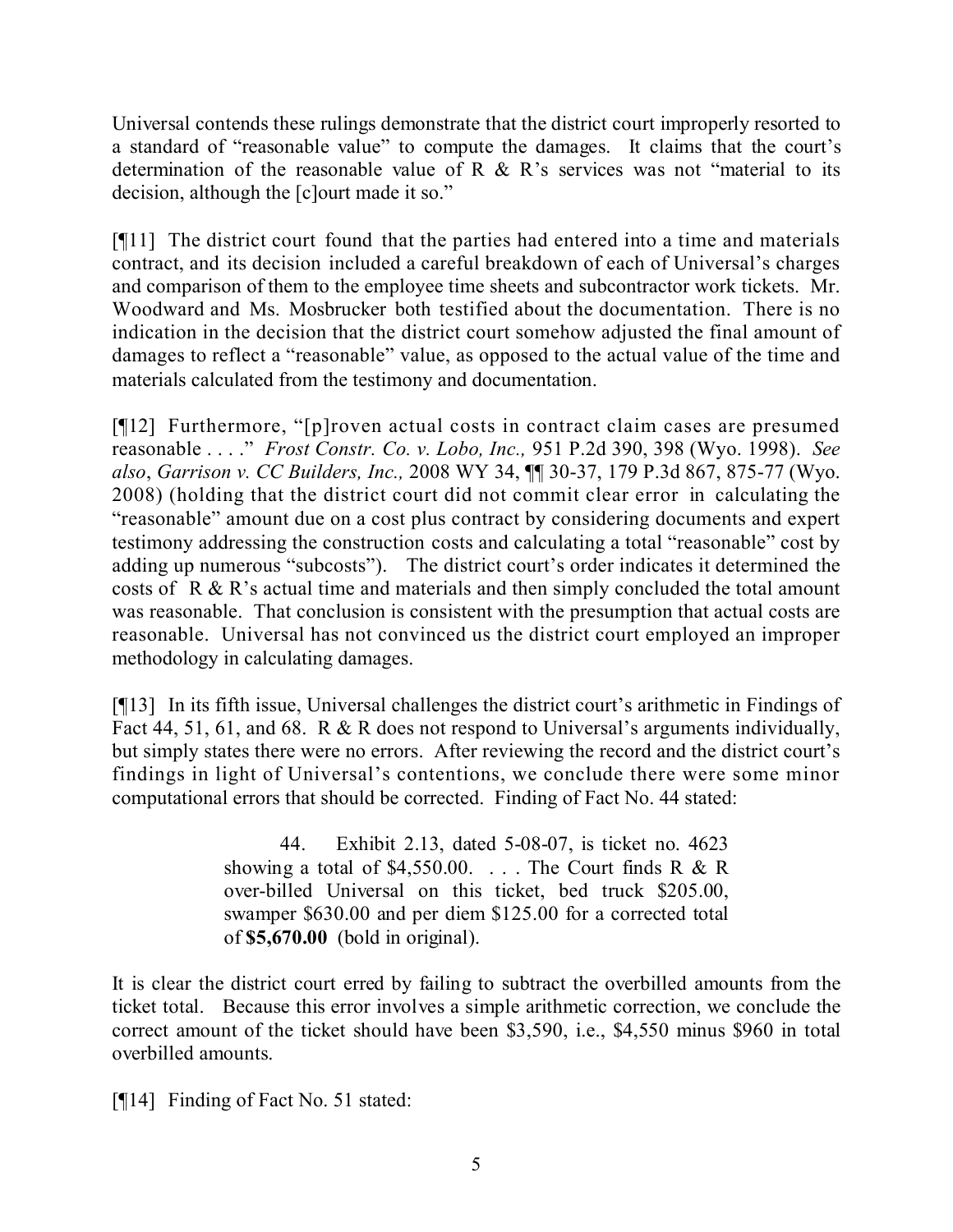51. Exhibit 2.20, dated 5-09-07 is ticket no. 3900 showing a total of \$8,680.00. This ticket was prepared by "RW" (Randy Woodward) and bears the signature of Richard Parks. The number[s] in the "amount" and "total" columns were inserted by Sharon Mosbrucker after the ticket was prepared and presented to Richard Parks for signature. Universal is charged on the R  $\&$  R daily work ticket (2.20) for the DFI #29 truck for 13 hours. However, on the DFI daily work ticket (ee 7) the DFI [#]29 truck is charged to R  $\&$  R for 12 hours. In addition, Universal is also charged for 13 hours for a swamper for this unit. However, on the DFI daily work ticket to  $R \& R$  there is no "swamper" charged. In addition, Universal is charged on the R  $\&$  R daily work ticket for the DFI truck #34 for 9 hours. However, on the DFI daily work ticket to R & R (ee 9), R & R has been charged for only 7.5 hours for truck #34. In addition, on the R  $\&$  R ticket to Universal (2.20) a "swamper" for this unit is also charged to Universal for 9 hours but on the DFI daily work ticket to R  $\&$ R (ee 9) the swamper is only charged for 7.5 hours. On the R  $\&$  R work ticket (2.20) to Universal (and on the invoice, Ex. 1), the DFI forklift loader is represented to have worked 13 hours. However, on the DFI daily work ticket to R  $&$  R (ee 8), R &R is only charged for 11.5 hours of time for the fork lift loader. This Court finds that R & R over-billed Universal on this ticket, haul truck \$160.00, swamper \$585.00, bed truck \$307.50, forklift loader \$270.00, for a corrected total of **\$7,357.50**.

[¶15] Universal argues that the district court's total does not account for the  $1\frac{1}{2}$  hour overcharge of the swamper (laborer) for DFI truck #34. In Finding of Fact No. 28, the district court concluded that the proper hourly rate for a swamper was \$45, and Universal does not dispute this hourly rate. The last sentence of Finding of Fact No. 51, includes a reduction for swamper charges of \$585, or 13 hours of swamper time. That amount corresponds to the incorrect inclusion of swamper time on DFI truck #29, but, as pointed out by Universal, it does not include the additional 1½ hours of swamper time incorrectly charged on DFI truck #34. As such, the total should have been reduced by 1½ swamper hours at \$45 per hour, or \$67.50, for a corrected total on that ticket of \$7,290.

[¶16] Universal claims the district court incorrectly failed to deduct improper per diem charges in Finding of Fact No. 61. This argument involves more than a mathematical error because the district court did not address per diem charges at all in Finding of Fact No. 61. Although Universal outlines the per diem charges on the ticket and states that R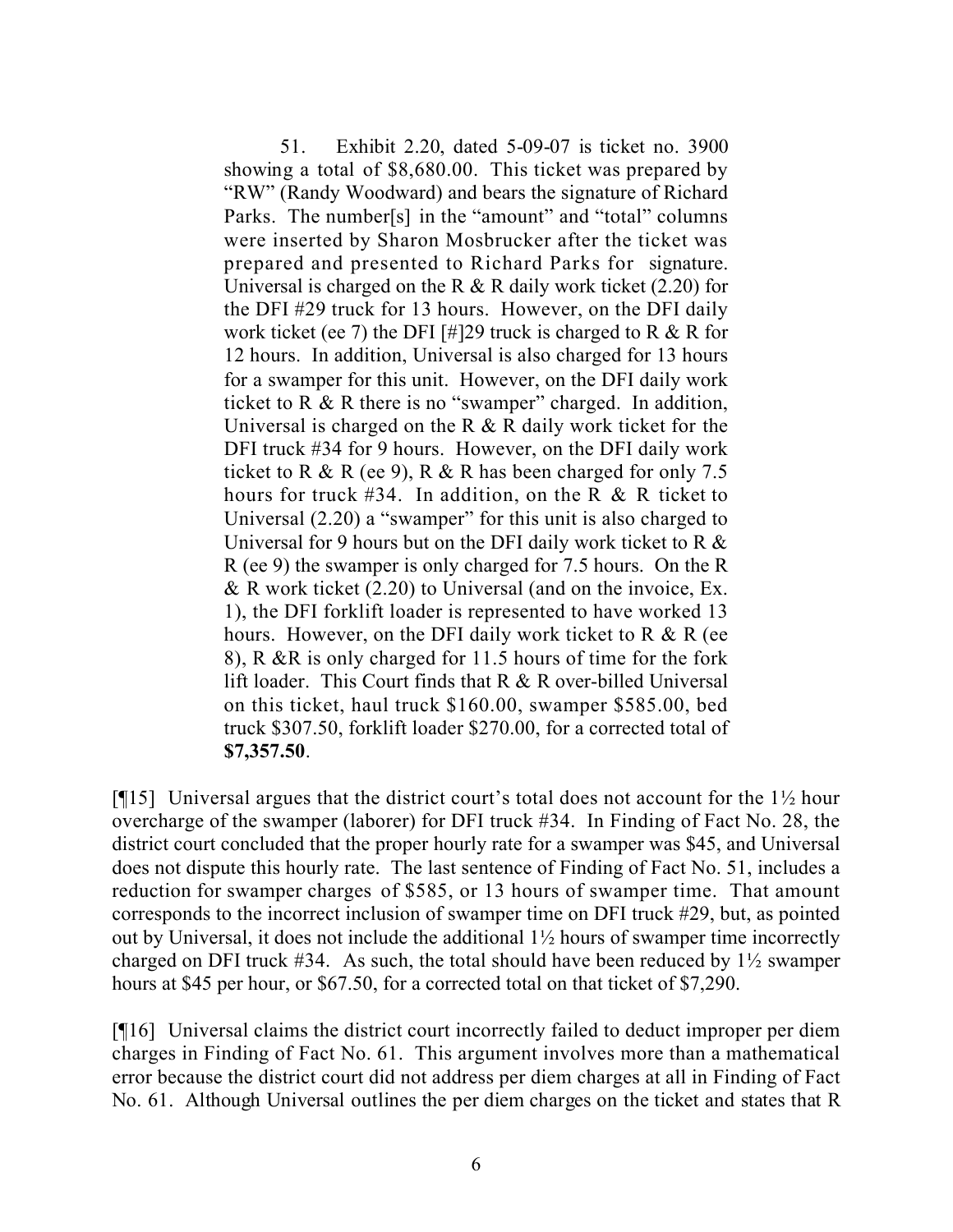& R overcharged by \$500, it does not provide a sufficient explanation of how the failure to deduct the per diem amounts was clear error in light of the entire record. We, therefore, reject Universal's argument in this regard.

[¶17] In Finding of Fact No. 68, the district court addressed Exhibit 2.37, which was ticket No. 3902 dated 5-11-07. The district court concluded that Universal had overbilled two per diem amounts of \$125, totaling \$250. It did not, however, subtract that amount from the ticket total. We agree with Universal that the ticket should be reduced by \$250, for a total of \$12,130.

[¶18] Universal also makes a general argument that the district court erred by failing to incorporate all of R & R's admitted billing errors into its decision. This argument is based upon R & R's Exhibit 20, which was admitted at trial without objection by Universal. Exhibit 20 was a revised invoice prepared by Ms. Mosbrucker shortly before trial, in which she reconciled the original invoice with R & R employee time sheets and the invoice/work tickets received from subcontractor DFI after R & R had already invoiced Universal for the rig move. In Exhibit 20, R & R identified billing mistakes in the original invoice totaling over \$16,000.

[ $[$ [19] Universal claims the district court erred by failing to include R & R's "admissions" of billing mistakes in Exhibit 20 in several of its findings of fact. It argues that because the parties agreed to amend the pleadings to conform to the evidence presented at trial, which included the admitted billing mistakes outlined in Exhibit 20, the district court should have simply adopted Exhibit 20 as part of its decision.

[¶20] Universal ignores the fact that the district court had many documents to consider in making its final decision. The district court reconciled the information from all of those documents to determine the amount owed to R & R for the rig move. It referred to Exhibit 20, along with many other exhibits in its decision, in some instances adopting the numbers included in Exhibit 20 and in other instances choosing to rely on other information. Universal does not provide an analysis demonstrating that the district court's individual findings were clearly erroneous, but just points out that they do not comport with Exhibit 20. Because Universal has not convinced us the district court erred by weighing all of the evidence before it, including Exhibit 20 and the other exhibits, we will not set aside its findings. *See Garrison,* ¶¶ 34-37, 179 P.3d at 876-77 (concluding that the district court did not err in calculating damages by using different numbers derived from the evidence than the plaintiffs would have preferred).

# *B. Fraud*

[¶21] We reviewed the requirements for proving a fraud claim in *Excel Constr., Inc. v. HKM Engineering, Inc.,* 2010 WY 34, ¶ 33, 228 P.3d 40, 48-49 (Wyo. 2010) (some citations omitted):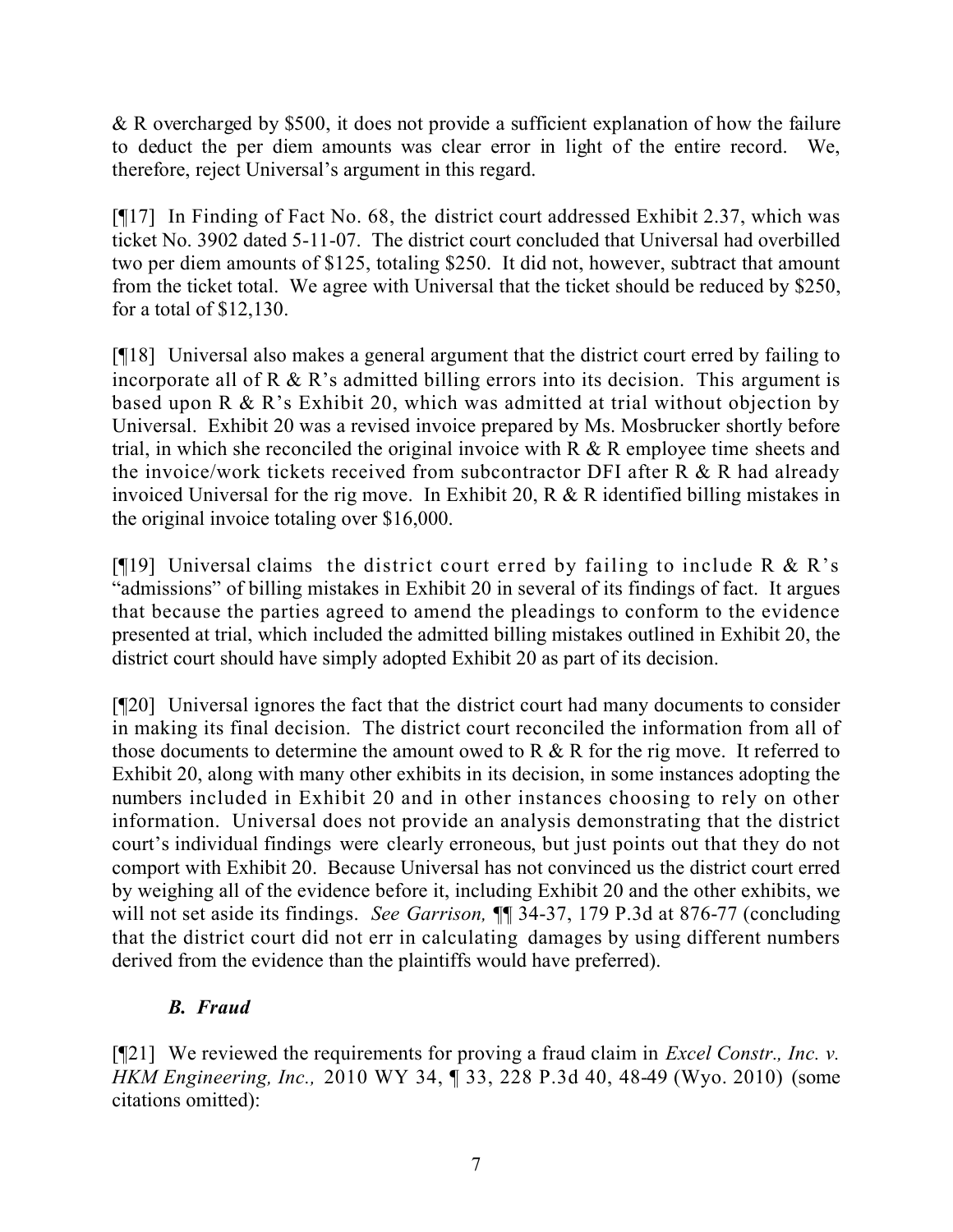The elements of intentional misrepresentation or fraud are as follows:

(1) the defendant made a false representation intended to induce action by the plaintiff; (2) the plaintiff reasonably believed the representation to be true; and (3) the plaintiff relied on the false representation and suffered damages.

In order to prove intentional misrepresentation, the plaintiff must show that the misrepresentation was made intentionally, with knowledge of its falsity, or that the maker of the misrepresentation was at least aware that he did not have a basis for making the statement. Fraud must be proven by clear and convincing evidence, as opposed to by a preponderance of the evidence for negligent misrepresentation claims. Fraud must be pled with particularity. W.R.C.P. 9(b).

[¶22] The district court found that Universal had failed to establish any of the elements of fraud by clear and convincing evidence. Finding of Fact No. 92 addresses Universal's fraud claim:

> 92. This Court finds that there is not clear and convincing proof of fraud in this case. The invoice was created the day following completion of the rig move from Mr. Woodward's daily time records of which Universal had a copy . . . There is no doubt that Mr. Woodward is inept in keeping tabs on his worker hours and equipment time on the job but the Court cannot equate that to an intention to defraud. There is no evidence of a false representation intended to induce action by Universal. There can therefore be no evidence of reliance on that false representation and thus no damages suffered. The reasonable cost of moving the Universal rig was a moving target throughout the move and the costs of the move depended on the readiness of the move, the changes requested during the move (i.e. additional welding done to make future moves less expensive, and hauling materials and equipment to Riverton, etc.) and the facts and circumstances of the move, on the ground, on a day by day basis. Universal was aware from the outset that large and expensive pieces of equipment were to be used to move this rig. It also had men in the field validating the daily time records of men and equipment involved each day. Universal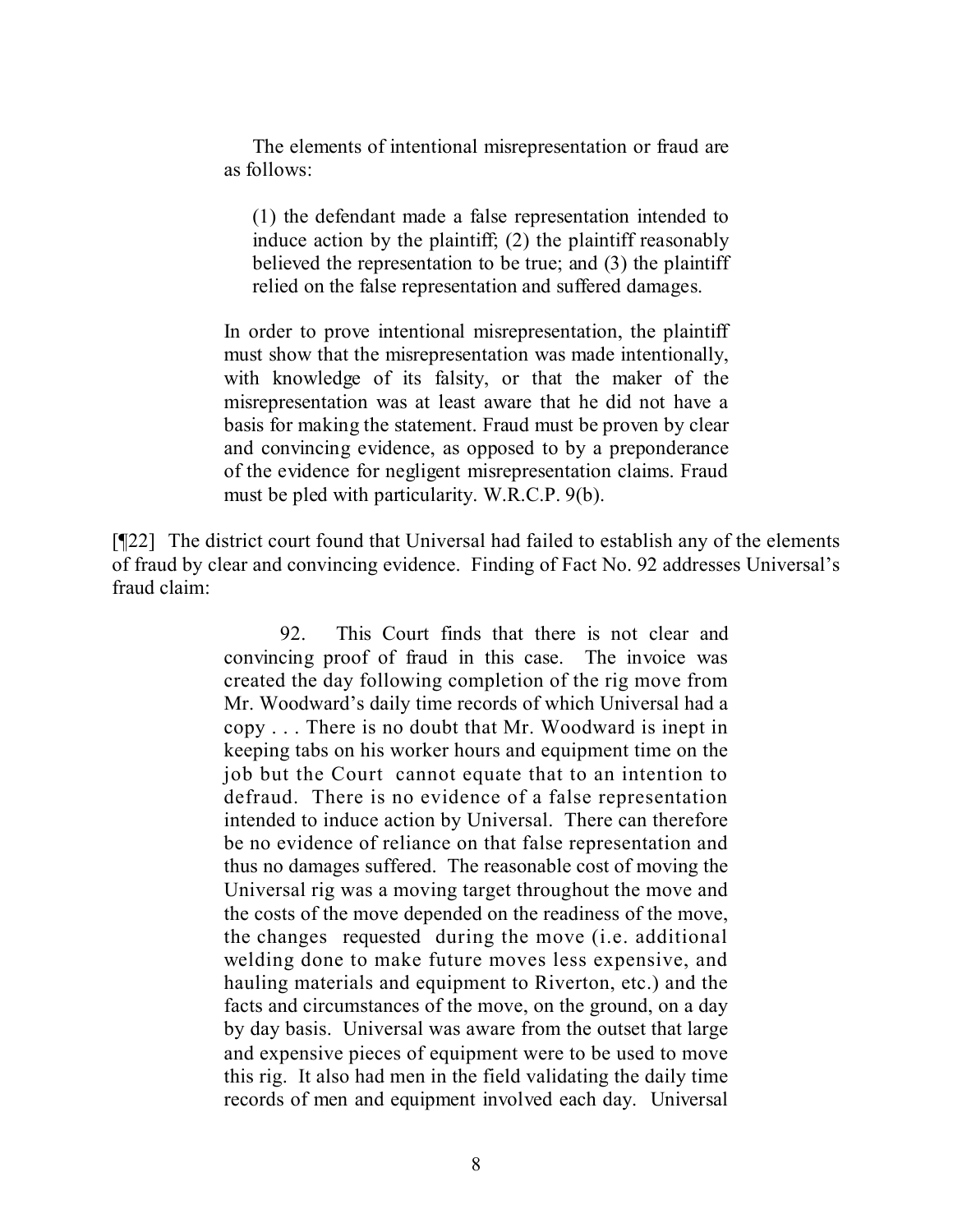is [a] company experienced in hiring rig movers. Universal cannot now be heard to complain that they should have asked for a bid or should have hired a different company. The fact that this move was more expensive than the one two weeks lat[]er is not remarkable given the circumstances. It is made less remarkable when you factor in the difference between a "time and materials" contract and a bid contract. The oil industry is replete with "do it now, the hell with the cost" attitudes. Each party had in place the personnel to keep this issue from happening. Universal does not now get to rewrite its contract with R & R because it got a better deal elsewhere.

[¶23] Universal claims there were a number of "badges" of fraud in this case and the district court clearly erred by failing to recognize that those badges proved R & R had committed fraud. Universal directs us to *Butcher v. Butcher (Matter of Estate of Reed),* 566 P.2d 587, 590-91 (Wyo. 1977) (citations omitted) as support for its badges of fraud argument:

> Since it is impractical to look into a person's mind to ascertain his intention, it is necessary to consider surrounding circumstances. Since it is most difficult to prove intent by direct evidence, circumstantial evidence is necessary. The issue of actual fraud is commonly determined by recognized indicia, demonstrated badges of fraud, which are circumstances so frequently attending fraud; a concurrence of several will make out a strong case and be the circumstantial evidence sufficient to sustain a court's finding.

*Butcher* recognizes the reality that, many times, there will be no direct evidence of a party's intent to defraud; consequently, a court must look at the circumstantial evidence to determine whether a fraudulent intent existed or not.

[¶24] Universal claims several "anomalies" support a finding of fraud in this case. First, it points to the fact that Ms. Mosbrucker added certain information like the rates/prices and totals to the tickets after Universal personnel had already signed the tickets. The district court addressed this procedure in Findings of Fact Nos. 30 and 31:

> 30. Upon completion of the Universal rig move R & R personnel provided copies of their daily tickets to Ms. Mosbrucker who added the price, amount and totals where needed but she did not add any hours for equipment, services or manpower or per diem not already shown on the tickets in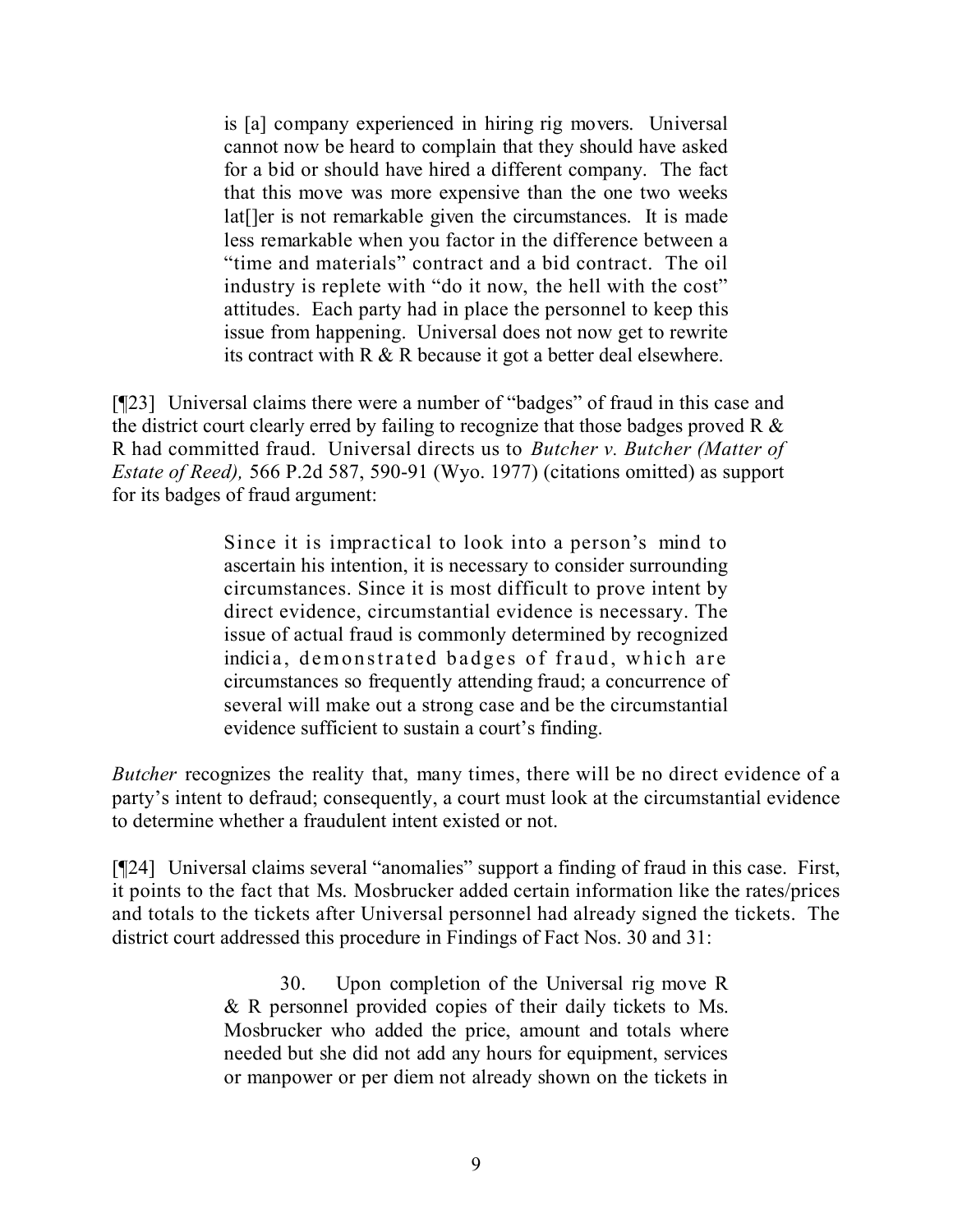coming up with the final bill to Universal. She did send to Universal along with the invoice the finalized daily tickets.

31. Copies of the non-finalized tickets had already been provided to the [Universal] company man on the day they were signed in the field. Universal claims not to have the non-finalized copies of the daily tickets generated and presented to the company man in the field.

[¶25] Richard Parks was Universal's tool pusher during the rig move, and his video deposition was shown at trial. He confirmed that he had signed most of the daily tickets during the move, thereby substantiating  $R \& R$  activities and hours for each day. Mr. Parks stated that he would have objected and refused to sign if he disagreed with the information on the tickets. Ron Coats was Universal's driller during the R & R rig move. Although two of the tickets purported to bear his signature, he denied signing any of the tickets. He testified, however, that it was not unusual for prices and totals to be added in the office because the field workers do not know the rates being charged for their services.

[¶26] Consistent with Mr. Parks' and Mr. Coats' testimony, the district court held that the daily ticket procedure used by R & R allowed Universal to validate the daily time records for the men and equipment involved each day in the field. On this record, the district court did not clearly err by refusing to assign any nefarious intent to R & R as a result of the daily tickets not being fully completed in the field before they were presented to Universal personnel for signature.

[¶27] The second anomaly identified by Universal was that Mr. Parks and Mr. Coats denied signing a few of the tickets. Universal argues that the record shows the tickets were forged and "[t]he only people who had the opportunity and motive to sign the names of Parks and Coats to the tickets, worked for R & R." The district court made an express finding that it was not convinced the tickets were forged.<sup>1</sup> Universal has not demonstrated that the district court's finding was clearly erroneous. While Mr. Parks and Mr. Coats testified they did not sign a few tickets, there was no showing that someone from R & R in fact forged their names. Mr. Woodward testified that he did not sign Universal representatives' names to any tickets and was not aware of any of his employees having signed for Universal's personnel. The district court properly weighed the evidence before it, and its conclusion that  $R \& R$  did not forge the Universal employees' names is not clearly erroneous. As such, this anomaly does not amount to a badge of fraud.

 <sup>1</sup> Universal and the district court had different totals for the number of allegedly forged tickets. Universal claims there are six such tickets, while the district court concluded there were only two alleged forgeries. The difference in numbers does not affect our decision.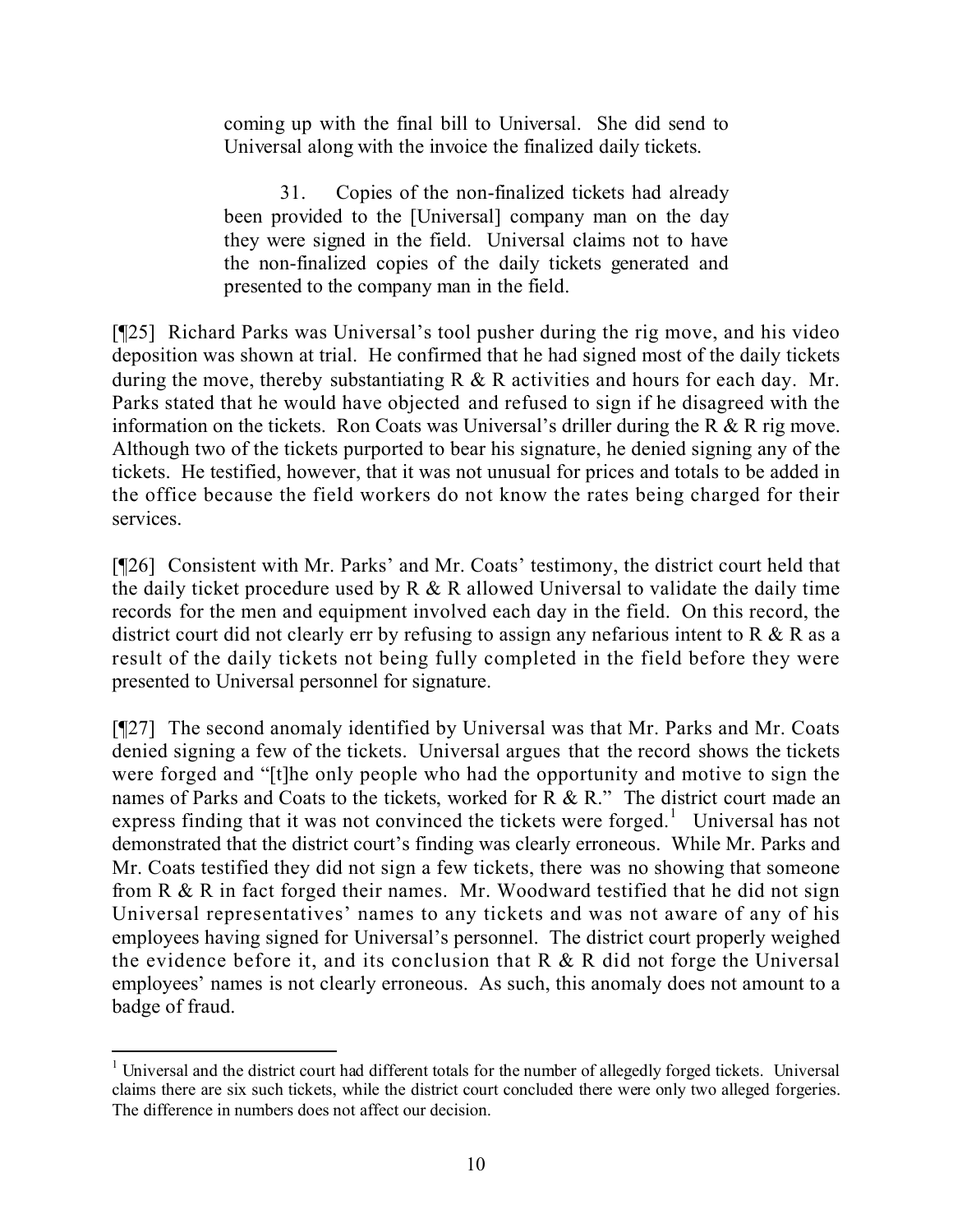[¶28] The third anomaly identified by Universal was that one of the tickets, Exhibit 2.6, bore the date of 5-7-09, instead of 2007, when the job was actually accomplished. The district court noted the discrepancy, but did not assign any relevance to it. That is consistent with the record because Mr. Parks admitted to signing Exhibit 2.6. There is no basis for deriving a fraudulent intent on the part of R & R based upon the incorrect date.

[ $[$ [29] The remaining "anomalies" identified by Universal pertain to overcharges on R  $\&$ R's daily tickets. The district court addressed each of the tickets in its decision and made changes to the amounts due to reflect errors on the tickets. The district court did not commit clear error by correcting the overcharges or by failing to conclude that the errors demonstrated fraud. As the district court stated in Finding of Fact No. 92, Mr. Woodward was "inept" at keeping track of the workers and equipment on the job, but that did not mean R & R intentionally misrepresented the hours, equipment or other charges on the tickets.

[ $[$ ][30] Moreover, the record demonstrates that not all of R & R's billing errors were in its favor. For example, Exhibit No. 2.1 was the daily ticket for Richard Cantrell and his swamper, Ron Schultz, on May 7, 2007. The daily ticket, which was used by Ms. Mosbrucker to prepare the invoice, showed that each man worked 10 hours that day and that time was charged to Universal. However, Mr. Cantrell's and Mr. Schultz's time sheets, which R & R used to pay them, indicated they each actually worked 10  $\frac{1}{2}$  hours on the "Worland rig move" that day. There are other tickets and time sheets showing instances where R & R employees reported working more hours than were charged to Universal. The district court recognized instances of  $R \& R$  billing less than was shown on the employee time sheets in several findings of fact. However, no adjustments were made in favor of R & R, and Mr. Woodward testified at trial that he did not expect to be paid for the instances of under-billing. Consequently, by failing to reconcile the employee time sheets with the daily tickets,  $R \& R$  missed some time that presumably could have been billed to Universal. The fact that errors were made both against and in favor of Universal further indicates that R & R did not intentionally make false representations in the invoice. The district court did not commit clear error by concluding Universal had failed to present clear and convincing evidence of false representations.<sup>2</sup>

 $\overline{a}$ 

<sup>&</sup>lt;sup>2</sup> Universal also argues that the following aspects of Finding of Fact No. 92 were clearly erroneous: 1) Universal was experienced at hiring rig movers; and 2) "[t]he oil industry is replete with 'do it now, the hell with the cost<sup>3</sup> attitudes." Even if we assume, for the sake of argument, that these statements were not supported by the record, they do not warrant a conclusion that the district court's ultimate finding that Universal had not proven fraud was clearly erroneous. Neither of those statements pertain directly to the elements of a fraud claim. They were clearly extraneous to the district court's decision and, therefore, do not provide a basis for reversal.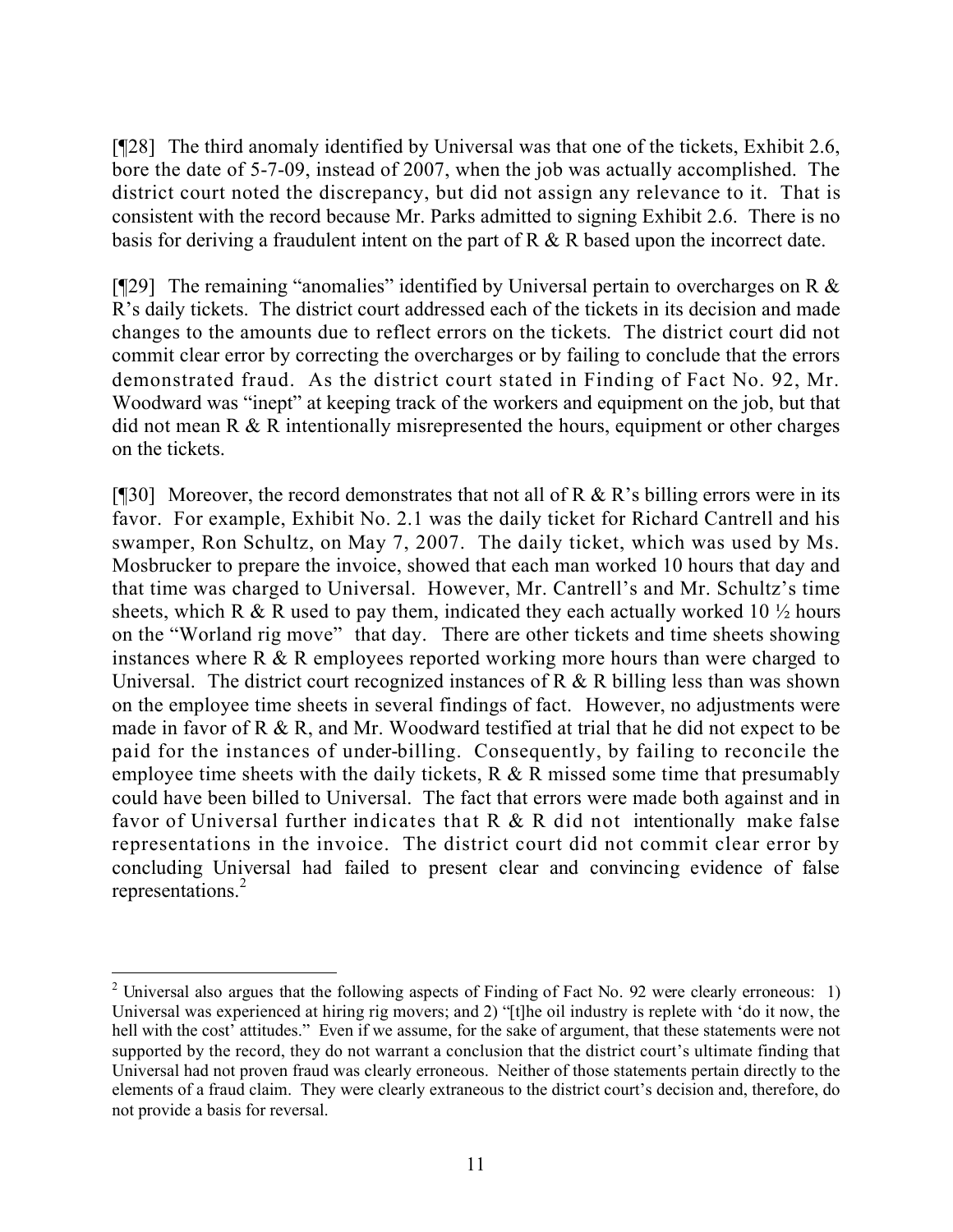[¶31] Looking to the other elements of a fraud claim, Universal was also required to prove that it believed the alleged misrepresentations were true and relied upon them to its detriment. Universal did not pay the invoice which included the overcharges. Thus, there is no showing that Universal relied upon any alleged fraudulent statements in the daily tickets or invoice. The district court's ruling that Universal did not meet its burden of proving reliance is not clearly erroneous.

[¶32] Universal also claims R & R committed fraud in the inducement based on the following finding by the district court:

> 8. In soliciting the business from Universal's Rig Superintendent John Hancock in a local laundromat, R&R's co-owner and manager, Randy Woodward represented to Universal that R&R was honest, trustworthy, and competitive, and that its fees would be fair and reasonable. Universal was interested in establishing a relationship with a local rig moving company since it was new to the Wyoming area.

[¶33] Universal directs us to *Sundown, Inc. v. Pearson Real Estate Co.,* 8 P.3d 324 (Wyo. 2000) as authority for its argument that  $R \& R$  committed fraud in the inducement. In that case, Sundown was interested in purchasing a ranch in Carbon County, and Pearson was one of the realtors involved in the transaction. Sundown claimed that Pearson fraudulently induced it to enter into a contract to purchase the property with false representations in a brochure and maps provided prior to Sundown's execution of the purchase contract. Sundown asserted those materials did not properly describe the impact of coal mining operations on the ranch lands. We rejected Sundown's claim that the maps and brochure contained fraudulent misrepresentations, in part because the statements in the brochures were opinions rather than statements of facts. *Id.* at 327, 330- 31. We stated that "any false representation must relate to a matter of fact rather than of opinion." *Id.* at 331.

[¶34] The *Sundown* decision does not support Universal's argument that R & R committed fraud in the inducement. Mr. Woodward's statement that R & R was honest, trustworthy and competitive and its fees would be fair and reasonable are matters of opinion rather than fact. Each of those descriptors is subjective, rather than objective, and could change from person to person or job to job. Moreover, the district court's findings indicate that the opinions were not necessarily false. With regard to whether the company was competitive and its fees were fair and reasonable, Universal does not question the reasonableness of the rates charged by  $R \& R$ . The district court concluded that, after reducing the invoice amount by approximately \$20,000 (the \$208,515.50 invoiced less the \$188,301.50 judgment), the total charge for the rig move was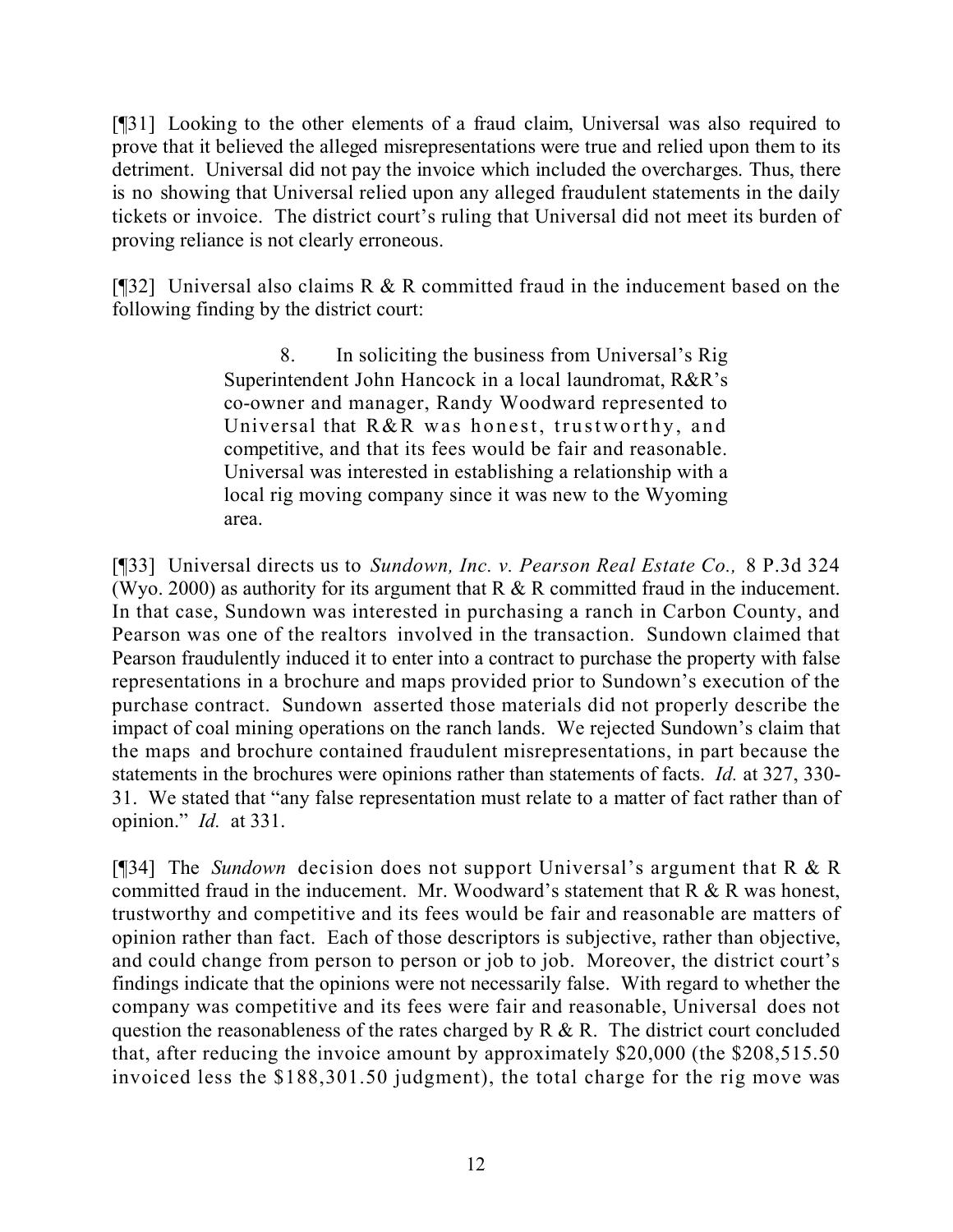reasonable.<sup>3</sup> With regard to whether R & R was competitive, the district court found the R & R rig move could not be compared with the Bar S move because the Bar S move was a bid job and there were different circumstances involved with the R & R move, including additional work performed. As such, this record does not demonstrate that  $R \&$ R was not competitive or that its fees were not fair and reasonable. Concerning Mr. Woodward's representation that R & R was honest and trustworthy, the district court found that, while Mr. Woodward was inept at keeping track of the costs of the job, there was no fraud associated with the billing. The obvious implication of this finding is that R & R may have been negligent in its billing practices, but it did not fail to act in an honest or trustworthy manner.

[ $[$ ][35] In addition, the evidence did not clearly demonstrate that the decision to hire R  $\&$ R was based in significant part on Mr. Woodward's statements. As we stated above, to prove a fraud claim the injured party must establish by clear and convincing evidence that it relied upon the false representation. To that end, the injured party must show that the false representation pertained to a material fact. *Dewey v. Wentland,* 2002 WY 2, ¶ 20, 38 P.3d 402, 412 (Wyo. 2002). Mr. Hancock testified that he related Mr. Woodward's statements to his supervisor, Ken McKinney in Denver, Colorado, who participated in the decision to hire R & R. However, Mr. McKinney died before the lawsuit was filed in this case so there is no evidence showing that he relied on Mr. Woodward's statements or that they were material to the decision to hire  $R \& R$ . Interpreting the evidence in favor of R & R in accordance with our standard of review, we conclude the district court did not commit clear error in ruling that Universal had failed to prove its fraud claim.

# *C. Implied Covenant of Good Faith and Fair Dealing*

[ $[$ ]36] Universal claims R & R's pervasive overbilling and failure to reconcile the original invoice with its employees' time sheets and DFI's work tickets constituted breach of the implied covenant of good faith and fair dealing. The district court concluded that R & R had not breached the implied covenant.

[¶37] In *Scherer Constr., LLC v. Hedquist Constr., Inc.,* 2001 WY 23, ¶ 24, 18 P.3d 645, 655 (Wyo. 2001), we adopted a good faith obligation for contracts in accordance with the Restatement (Second) of Contracts, § 205. Section 205 states:

> Every contract imposes upon each party a duty of good faith and fair dealing in its performance and enforcement.

The comments to  $\S 205$  provide the following definitions:

 $\overline{a}$ Even including the minimal adjustments to the judgment noted above, the difference between the invoiced amount and the final judgment is only ten percent (10%).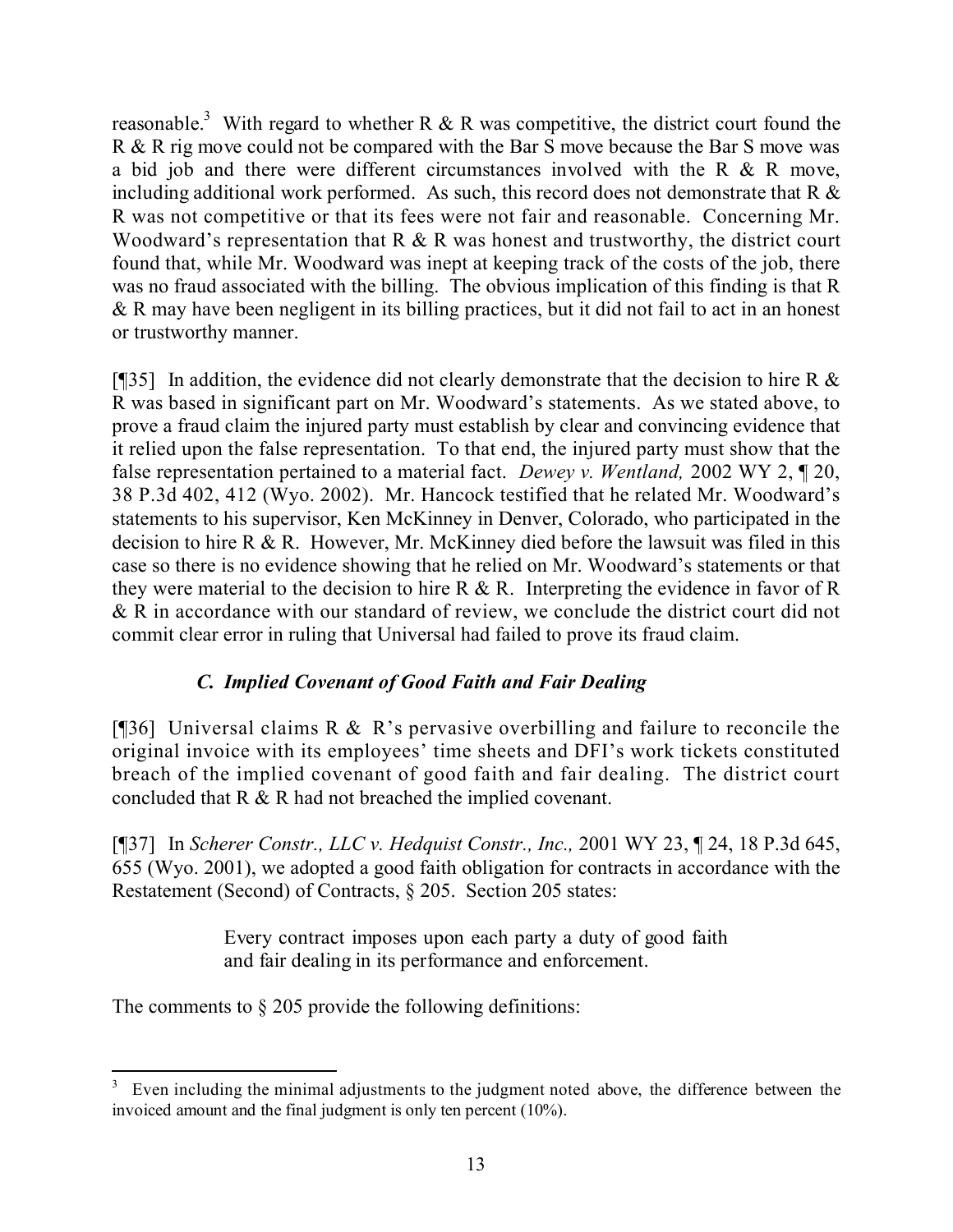#### **Comment:**

*a. Meanings of "good faith."* Good faith is defined in Uniform Commercial Code § 1-201(19) as "honesty in fact in the conduct or transaction concerned." . . . The phrase "good faith" is used in a variety of contexts, and its meaning varies somewhat with the context. Good faith performance or enforcement of a contract emphasizes faithfulness to an agreed common purpose and consistency with the justified expectations of the other party; it excludes a variety of types of conduct characterized as involving "bad faith" because they violate community standards of decency, fairness or reasonableness. The appropriate remedy for a breach of the duty of good faith also varies with the circumstances.

. . . .

*d. Good faith performance.* Subterfuges and evasions violate the obligation of good faith in performance even though the actor believes his conduct to be justified. But the obligation goes further: bad faith may be overt or may consist of inaction, and fair dealing may require more than honesty. A complete catalogue of types of bad faith is impossible, but the following types are among those which have been recognized in judicial decisions: evasion of the spirit of the bargain, lack of diligence and slacking off, willful rendering of imperfect performance, abuse of a power to specify terms, and interference with or failure to cooperate in the other party's performance.

Restatement (Second) of Contracts, § 205 (1981); *see also* 13 Samuel Williston & Richard A. Lord, A Treatise on the Law of Contracts § 38:15 (4th Ed.2000).

#### *Id.*, **[18, 18 P.3d at 653.**

[¶38] We summarized the good faith obligation in the context of commercial contracts in *City of Gillette v. Hladky Constr., Inc.,* 2008 WY 134, ¶ 30, 196 P.3d 184, 196 (Wyo. 2008) (citations omitted).

> Under Wyoming law, the implied covenant requires that neither party to a commercial contract act in a manner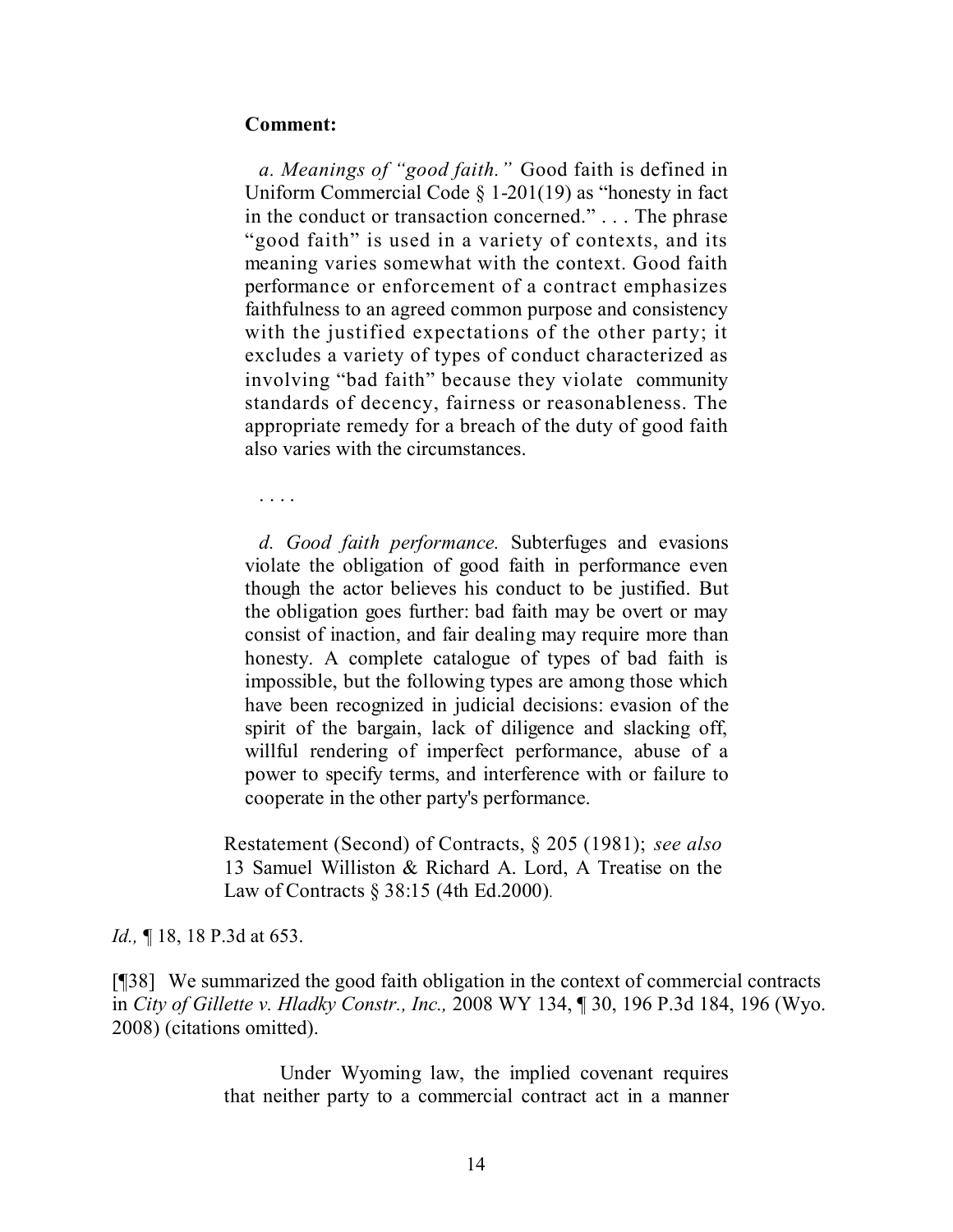that would injure the rights of the other party to receive the benefit of the agreement. It requires the parties to act in accordance with their agreed common purpose and each other's justified expectations. A breach of the implied covenant occurs when a party interferes or fails to cooperate in the other party's performance.

[ $[$ ]39] Universal's claim that R & R failed to meet its justified expectations by overcharging and failing to reconcile the records to identify billing errors before sending out the invoice is not supported by the record. The district court found that Universal's initial refusal to pay R & R's bill was not "because of any perceived errors in R & R's billings but because Bar S did it cheaper." We agree that Universal had the right to reasonably expect that R & R would not knowingly overcharge on the time and materials contract. However, Universal's reason for refusing to pay  $R \& R$ 's invoice was not because there were errors in R  $\&$  R's billing, but because Bar S charged less. Any efforts to reconcile the invoice with the other relevant documentation, which, consistent with the district court's findings would have reduced the total bill by approximately ten percent, would not have satisfied Universal because it wanted to pay R & R the amount it had paid Bar S and no more. On this record, R & R's actions did not fail to meet Universal's justified expectations or undermine the parties' common purpose of moving the rig on a time and materials basis.

[¶40] In addition, to establish breach of the implied covenant of good faith and fair dealing, the injured party must demonstrate the other party acted in "bad faith" by violating community standards of decency, fairness or reasonableness, and when the allegation pertains to the performance under a contract, the injured party must demonstrate some type of misconduct. Restatement of Contracts (Second) § 206, comments a. and d. For example, in *Hladky,* ¶¶ 35-37, 196 P.3d at 197-98, the City of Gillette violated the covenant by acceding to the architect's improper oral modification of the contract, which delayed Hladky's ordering of required materials for the construction job, and by failing to act on a change order until after the scheduled deadline had passed. These actions were taken with knowledge that they made it impossible for Hladky to perform under the contract. Here, the district court ruled that  $R \& R$  did not intentionally overcharge. Universal does not direct us to any authority stating that unintentional mistakes in billing are enough to establish the requisite bad faith or lack of fair dealing. The district court properly ruled  $R \& R$  did not breach the implied covenant of good faith and fair dealing.

[ $[$ 41] Universal also claims that R & R was obligated to reconcile its invoice with the other documentation during the litigation of this matter and its failure to do so constituted bad faith. It relies upon Restatement § 205, comment e for this argument. That comment states, in relevant part: "The obligation of good faith and fair dealing extends to the assertion, settlement and litigation of contract claims and defenses." The problem with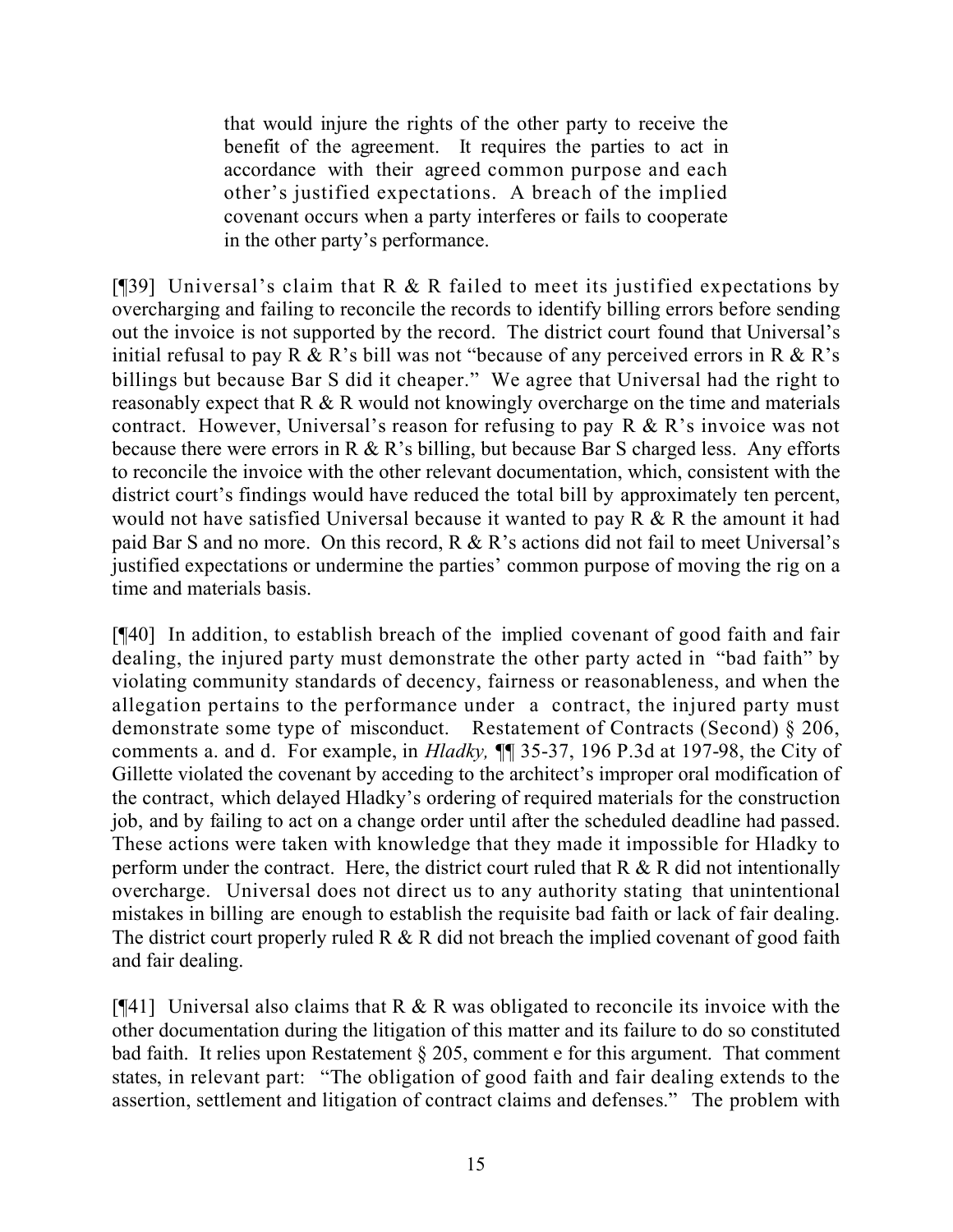Universal's argument is that this Court ruled in *Roussalis v. Wyo. Med. Center, Inc.,* 4 P.3d 209, 257 (Wyo. 2000) that Wyoming would not follow comment e and litigation conduct would not be considered in a bad faith claim. We stated that the Rules of Civil Procedure control the litigation process and provide adequate remedies for improper conduct. *Id.; See also*, *Ultra Resources, Inc. v. Hartman,* 2010 WY 36, ¶ 90, 226 P.3d 889, 921 (Wyo. 2010). R & R was obligated to provide the information necessary to reconcile its billings during the litigation, to the extent required by the discovery rules. Universal makes no argument that  $R \& R$  failed to comply with its discovery obligations or that the district court erred in making any discovery rulings. Therefore,  $R \& R$ 's failure to reconcile its invoice with the other documentation until shortly before trial<sup>4</sup> is not actionable under the covenant of good faith and fair dealing. The district court properly denied Universal's claim for breach of the implied covenant of good faith and fair dealing.

# *D. Estoppel*

[ $[$ 42] Universal pled estoppel as an affirmative defense to R & R's breach of contract claim. The district court did not specifically rule on Universal's estoppel defense and Universal claims it erred by failing to conclude that  $R \& R$  was estopped from asserting its claim against Universal.

[¶43] We have described the doctrine of equitable estoppel as follows:

"'Equitable estoppel is the effect of the voluntary conduct of a party whereby he is absolutely precluded from asserting rights which might otherwise have existed as against another person who has in good faith relied upon such conduct and has been led thereby to change his position for the worse." *Snake River Brewing Co., Inc. v. Town of Jackson,* 2002 WY 11, ¶ 28, 39 P.3d 397, 407–08 (Wyo.2002) (*quoting State Farm Mut. Auto. Ins. Co. v. Petsch,* 261 F.2d 331, 335 (10th Cir.1958)). "Equitable estoppel arises only when a party, by acts, conduct, or acquiescence causes another to change his position." *Roth v. First Sec. Bank of Rock Springs,* Wyo., 684 P.2d 93, 96 (Wyo.1984). The elements of equitable estoppel are a lack of knowledge, reliance in good faith, and action or inaction that results in an injury. *Id.*

 $\overline{a}$ <sup>4</sup> Universal refers repeatedly to R & R's Exhibit 20 which, as we explained above, was the revised invoice prepared by Ms. Mosbrucker and introduced into evidence at trial. Universal professes outrage that R & R would wait until just before trial to present this information. However, Universal made no claim that R & R had not complied with its discovery obligations and, in fact, offered no objection to the admission of Exhibit 20 at trial.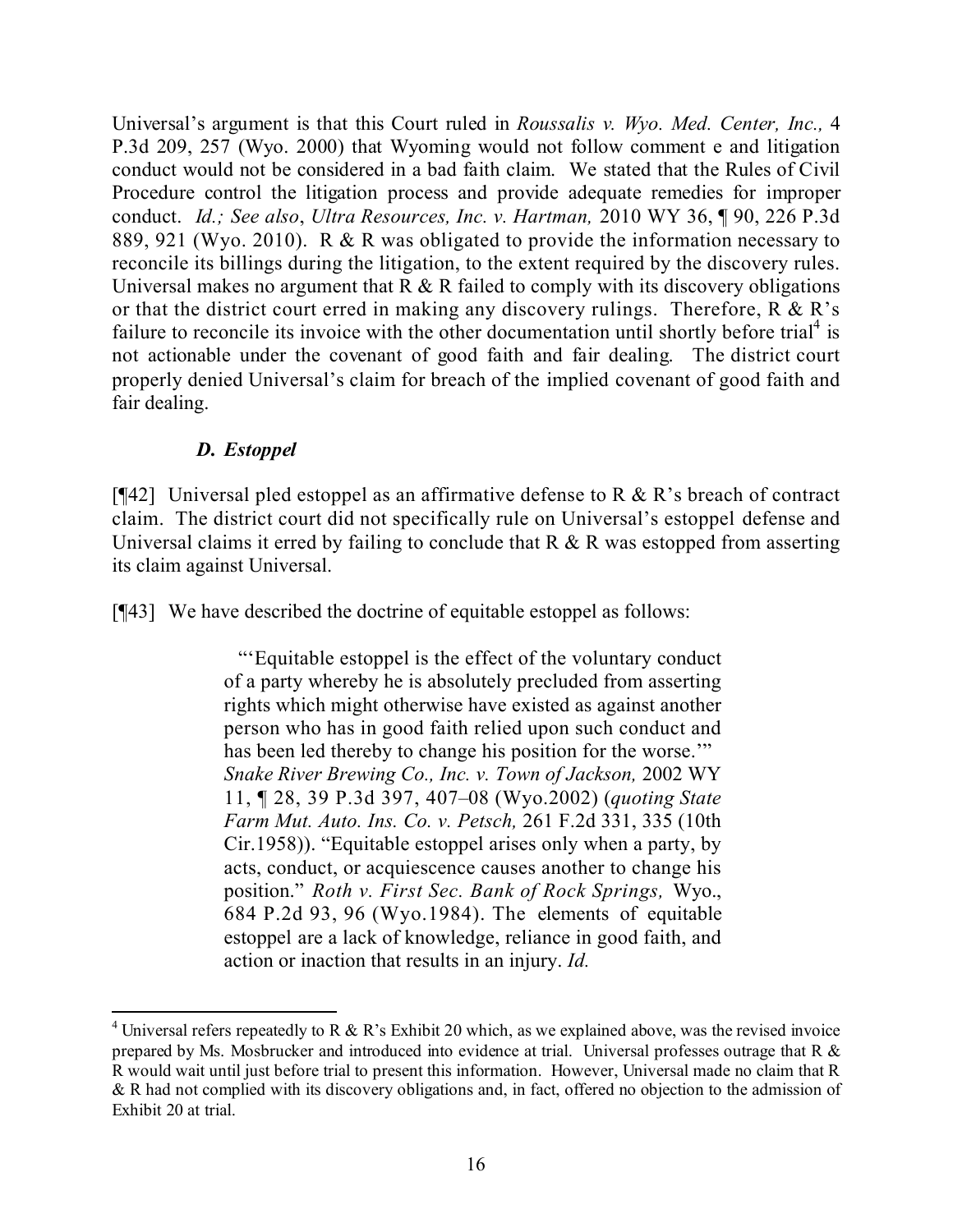*Parkhurst v. Boykin,* 2004 WY 90, ¶ 21, 94 P.3d 450, 460 (Wyo. 2004). *See also*, *Mullinnix,* ¶ 32, 126 P.3d at 922-23.

[¶44] The elements of equitable estoppel include reliance principles much like those included in a fraud claim. Given the district court concluded generally that R & R did not commit fraud and specifically that Universal did not rely on any false representations made by R & R, it is clear it also would have denied Universal's estoppel defense. We have affirmed the district court's ruling on the fraud issue. Accordingly, we reject Universal's argument that the district court should have ruled  $R \& R$  was estopped from asserting its claim for payment.

# *E. Prejudgment Interest*

[ $[$ 45] In its cross-appeal, R & R claims the district court erred by refusing to award it prejudgment interest, at least on the \$97,500 which Universal admitted it owed for the rig move. Universal argues the district court properly refused to award prejudgment interest because the amount owed was not a sum certain and was not easily ascertainable and the "equities mandate" against such an award.

[¶46] Prejudgment interest is a proper element of a damages award when the claim is "liquidated." A claim is considered liquidated when it "is readily computable by basic mathematical calculation." *Pennant Serv. Co. v. True Oil Co.,* 2011 WY 40, ¶ 36, 249 P.3d 698, 711 (Wyo. 2011), citing *Stewart Title Guar. Co. v. Tilden,* 2008 WY 46, ¶ 21, 181 P.3d 94, 101-02 (Wyo. 2008). The theory behind allowing prejudgment interest is to fully compensate an injured party for its loss. It is intended to reimburse the injured party for the loss of use of the owed money during the period between the accrual of the claim and the date of judgment. *Id; Stewart Title,* ¶ 28, 181 P.3d at 103–04 (citing 44 Am.Jur.2d *Interest and Usury* § 39 (2007)). *See also, Rissler & McMurry Co. v. Atlantic Richfield Co.,* 559 P.2d 25, 32 (Wyo.1977).

> The general principle is that "'he who retains money which he ought to pay to another should be charged interest upon it.'" 5 Arthur Linton Corbin, *Corbin on Contracts,* § 1046, at 280 n. 69 (1964). The successful claimant is compensated for the lost "use value" of the money owed. *Hansen v. Rothaus,* 107 Wash.2d 468, 730 P.2d 662 (1986). That is, an award of prejudgment interest is in the nature of preventing the unjust enrichment of the defendant who has wrongfully delayed payment. See 1 Dan B. Dobbs, *Law of Remedies,* 3.6(3), at 348–49 (2d ed.1993) ("in many cases the interest award is necessary to avoid unjust enrichment of a defendant who has had the use of money or things which rightly belong to the plaintiff").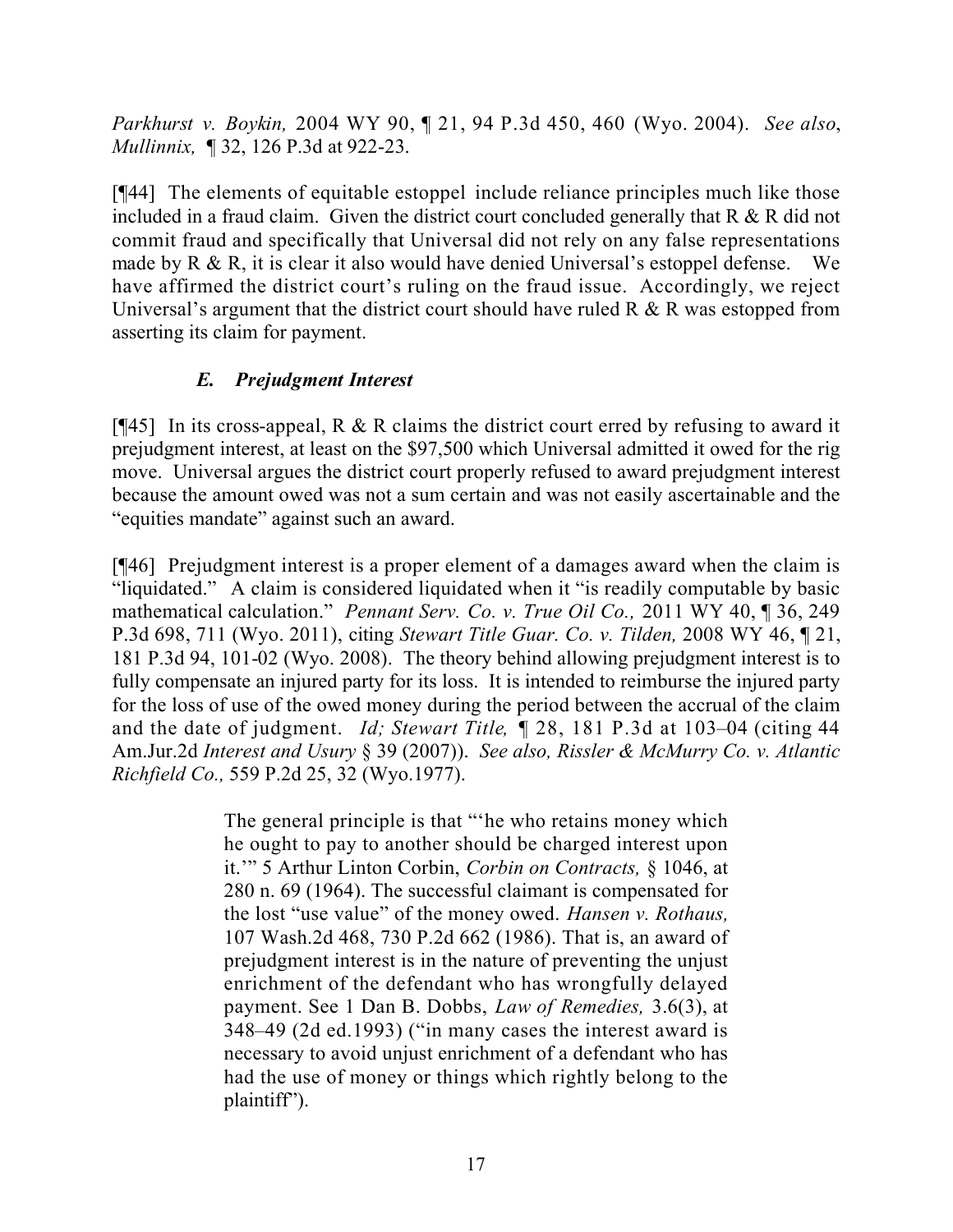*Pennant,* ¶ 37, 249 P.3d at 711-12.

[ $[$ 47] Indicating that it did not consider R & R's claim to be liquidated, the district court ruled that R & R was not entitled to prejudgment interest "[d]ue to the errors in billing and the fact that no agreed upon rates were set for equipment usage, labor and materials." In *Rissler,* 559 P.2d at 32-33, this Court ruled that an amount due on a paving contract which was calculated after the project was completed using the actual materials provided and an agreed upon unit cost was liquidated for the purposes of awarding prejudgment interest. We stated that it is the character of the claim rather than the defense that determines whether the amount in dispute is liquidated. "'[T]he existence of a dispute over the whole or part of the claim should not change the character of the claim from one for a liquidated, to one for an unliquidated sum . . . .'" *Rissler,* 559 P.2d at 33, quoting McCormick on Damages, § 54, 215-16. In other words, "a mere difference of opinion as to the amount due or as to liability does not preclude prejudgment interest if the amount sought to be recovered is a sum certain and the party from whom payment is sought receives notice of the amount sought." *Wells Fargo v. Hodder,* 2006 WY 128, ¶ 61, 144 P.3d 401, 421 (Wyo. 2006), discussing *Laramie Rivers Co. v. Pioneer Canal Co.,* 565 P.2d 1241, 1245 (Wyo. 1977).

[¶48] However, *United Pacific Ins. Co. v. Martin and Luther General Contractors, Inc.,*  455 P.2d 664, 677 (Wyo. 1969) demonstrates that there are cases where factual disputes over various aspects of a claim are so significant, they render the claim unliquidated. *United Pacific* involved a complex construction contract and lien case with numerous accounting issues. Ruling the district court erred by concluding the claim was liquidated and allowing prejudgment interest, we explained:

> It could hardly be said that a claim such as that exhibited in the controversy here which required weeks to try and which presented myriad, perplexing problems arising out of the loosest kind of arrangement between the contractor and subcontractor showed a claim which was readily computable by simple mathematical calculations.

*Id.* (citation omitted).

[¶49] We agree that the total amount awarded as damages in this case was not liquidated due to the numerous billing errors and the expansive review of the record which was required for the district court to calculate the judgment amount. This case is, therefore, similar to *United Pacific* because it presented "myriad, perplexing problems" associated with calculating the final judgment. Nevertheless,  $R \& R$  argues it should have at least been awarded prejudgment interest on the amount Universal conceded was owed based upon the cost of the Bar S move—\$97,500. On August 8, 2007, Universal tendered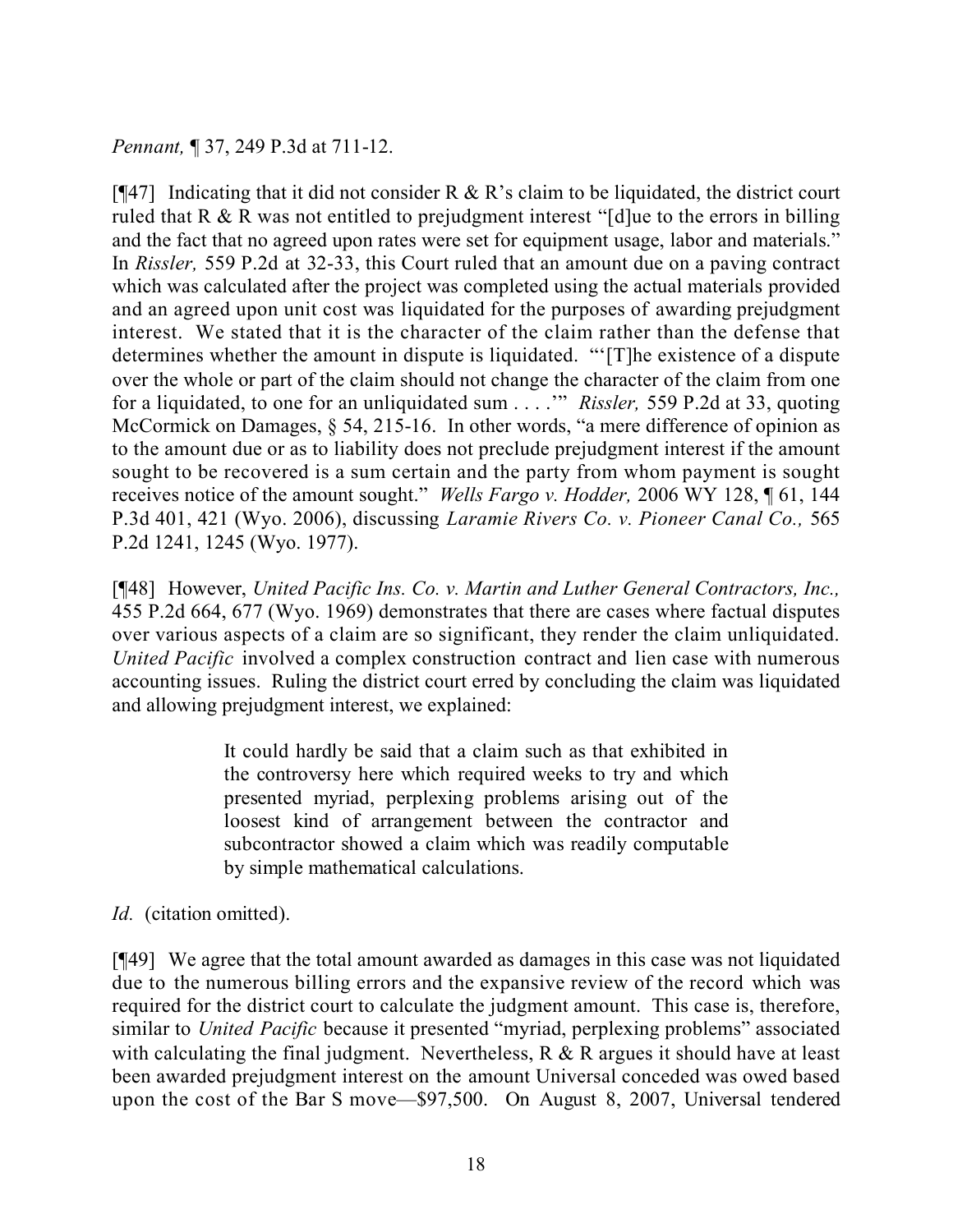payment for \$97,500, and Universal's general counsel made the following statements in the accompanying letter:

> Enclosed is my client's check for \$97,500.00. This is the fair value of  $\ldots$  R & R's services in moving my client's rig from one site to another last May. This is validated by the attached invoice from Bar S Inc. for \$97,499.00 for a nearly identical move of the same rig. The check is restrictively endorsed to conclude all our dealings with this one payment[.]

The amount for which  $R \& R$  is requesting prejudgment interest, therefore, was not only known to Universal but was actually proposed by it, making the amount both a "sum certain" and "readily ascertainable."

[¶50] *Crest, Inc. v. Costco Wholesale Corp.,* 115 P.3d 349 (Wash. Ct. App. 2005), and *Board of Works of Lake Station v. I.A.E., Inc.,* 956 N.E.2d 86 (Ind. Ct. App. 2011)provide valuable guidance in this case. In *Crest,* the defendant general contractor acknowledged that it owed the plaintiff subcontractor money but would not pay prior to the judgment because the subcontractor refused to sign a general release. The court held the general contractor should have paid the money into the court and, since it did not, the subcontractor was entitled to prejudgment interest to compensate it for the lost use of the money. *Crest,* 115 P.3d at 356-57*.* In *Lake Station,* I.A.E., an engineering firm, sued Lake Station seeking payment for engineering services on a road and bridge construction project that was eventually abandoned by the city. *Id.* at 89-90. The Indiana court of appeals ruled that a pre-litigation letter written by Lake Station's mayor, acknowledging that the City owed a certain amount to the engineering firm, was a sufficient basis to award prejudgment interest on that amount. *Id.* at 96.

[¶51] As in *Crest* and *Lake Station,* Universal acknowledged that it owed R & R a certain amount for its services. Similar to *Crest,* Universal refused to pay the amount it believed was owed unless  $R \& R$  would accept that amount as payment in full. By refusing to pay the undisputed amount, Universal denied R & R the use of the money it was unquestionably owed during the four years of protracted litigation.<sup>5</sup> The lost use of that sum of money is a very real damage suffered by R & R for which it will not be compensated unless prejudgment interest is awarded.

 $\overline{a}$ <sup>5</sup> We want to caution that this case has somewhat unique facts and should not be interpreted as allowing prejudgment interest in any case in which an offer is made to settle a disputed claim. Because Universal acknowledged that it owed R & R \$97,500 for its services, this case is different from cases where there is a settlement offer on disputed facts. In addition, this situation does not involve an offer of judgment, which would be governed by W.R.C.P. 68.